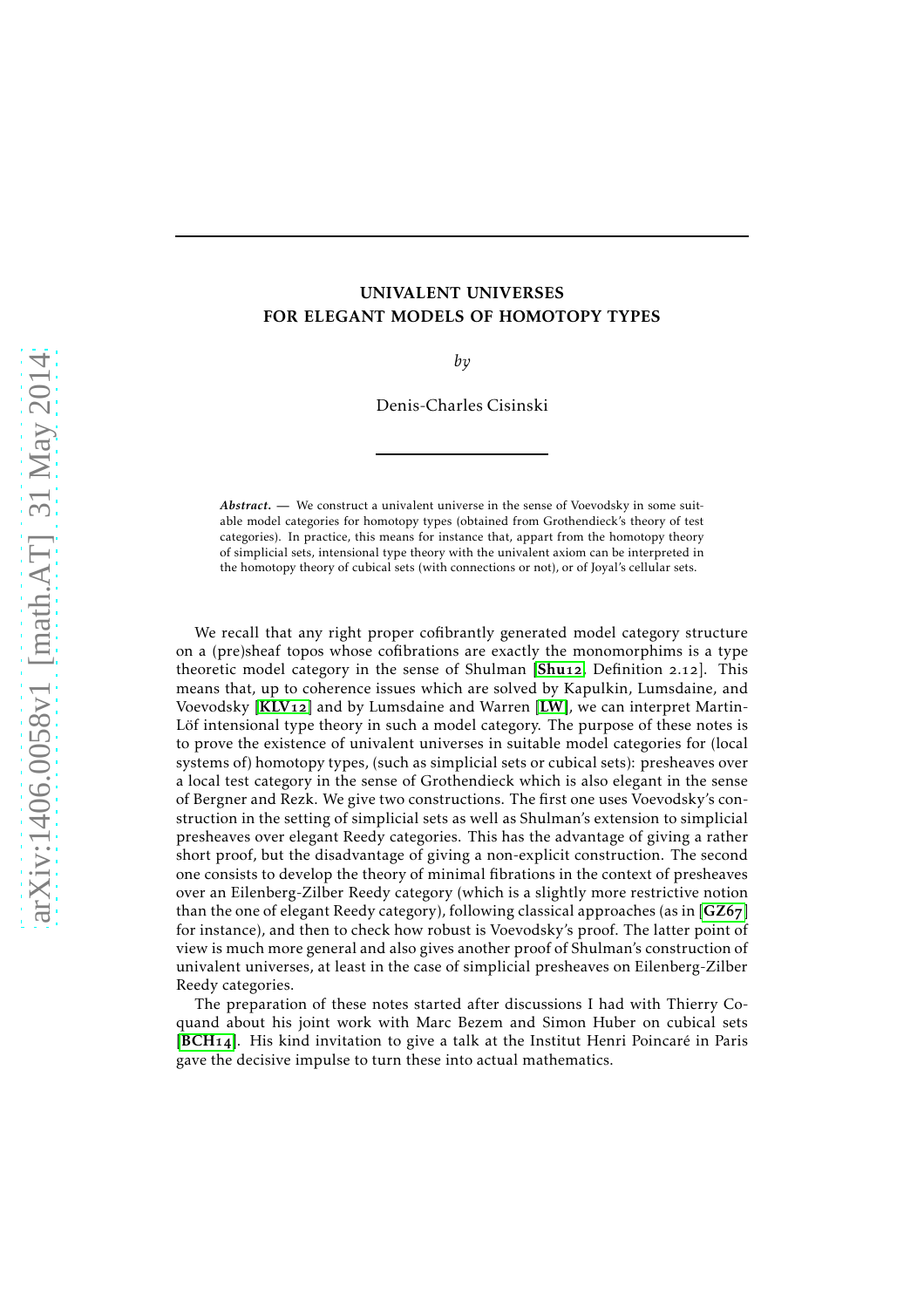#### **Contents**

| 1. First construction: reduction to the case of simplicial sets 2 |  |
|-------------------------------------------------------------------|--|
|                                                                   |  |
| 3. Second construction: extension of Voevodsky's proof 16         |  |
|                                                                   |  |

## . First construction: reduction to the case of simplicial sets

<span id="page-1-0"></span>We write ∆ for the category of simplices (the full subcategory of the category of small category whose objects are the non-empty finite totally ordered sets). For an integer *n* ≥ 0, we write  $\Delta_n$  for the presheaf represented by the totally ordered set  $\{0, \ldots, n\}$ . If A is a small category, we write  $\widehat{A}$  for the category of presheaves of sets over A, and  $s\widehat{A} = \widehat{A \times \Delta}$  for the category of simplicial presheaves over A. We will consider  $\widehat{A}$  as a full subcategory of  $s\widehat{A}$  (by considering sets as constant presehaves on Δ). Given a cardinal κ, a morphism of presheaves  $X \rightarrow Y$  over a small category A will be said to have κ-small fibers if, for any object *a* of A and any section of Y over *a*, the fiber product  $a \times_Y X$ , seen as a presheaf over  $A/a$ , is  $\kappa$ -accessible.

Let A be an elegant Reedy category (see  $[BR13,$  $[BR13,$  $[BR13,$  Definition 3.2]). Let us consider the *locally constant model structure* on the category of simplicial presheaves over A, that is the left Bousfield localization of the injective model structure on the category of simplicial presheaves by maps of the form  $f \times 1_{\Delta_n} : a \times \Delta_n \to b \times \Delta_n$  for any map *f* :  $a \rightarrow b$  in A and any integer  $n \ge 0$ . The fibrant objects of the locally constant model structure are thus the injectively fibrant simplicial presheaves X such that, for any map  $a \to b$  in A, the induced morphism  $X_b \to X_a$  is a simplicial weak homotopy equivalence. Note that the locally constant model structure is right proper (this follows from  $[Ciso6, Theorem 4.4.30 and Corollary 6.4.27]$  $[Ciso6, Theorem 4.4.30 and Corollary 6.4.27]$  $[Ciso6, Theorem 4.4.30 and Corollary 6.4.27]$ , for instance), and is thus a type theoretic model category. We let κ an inaccessible cardinal larger than the cardinal of the set of arrows of A.

*Proposition* 1.1. — *There exists a univalent universe*  $\pi : \overline{U} \to U$  *in s* $\widehat{A}$  *which classifies fibrations with* κ*-small fibers in the locally constant model structure.*

*Proof.* — Let  $p : \overline{V} \to V$  a univalent universe in  $s\widehat{A}$  with respect to the injective model structure, classifying fibrations with κ-small fibers (this exists by virtue of a result of [Shu](#page-24-8)lman; see [Shu<sub>13</sub>, Theorem 5.6]). Then, as the  $(\infty, 1)$ -category associated to the locally constant model structure is an  $\infty$ -topos (because it corresponds to the (∞*,*)-category of functors from the ∞-groupoid of A to the (∞*,*)-category of ∞ groupoids), one can apply a general result of Rezk  $[Luroq, Theorem 1.6.6.8]$  $[Luroq, Theorem 1.6.6.8]$  $[Luroq, Theorem 1.6.6.8]$ , and get the existence of a univalent universe up to homotopy with respect to the locally constant model structure; see  $[GK_12,$  $[GK_12,$  $[GK_12,$  Proposition 6.10]. In other words, one can find a univalent fibration between fibrant objects  $q : \overline{W} \to W$  of the locally constant model structure such that, for any fibration  $f : X \rightarrow Y$  of the locally constant model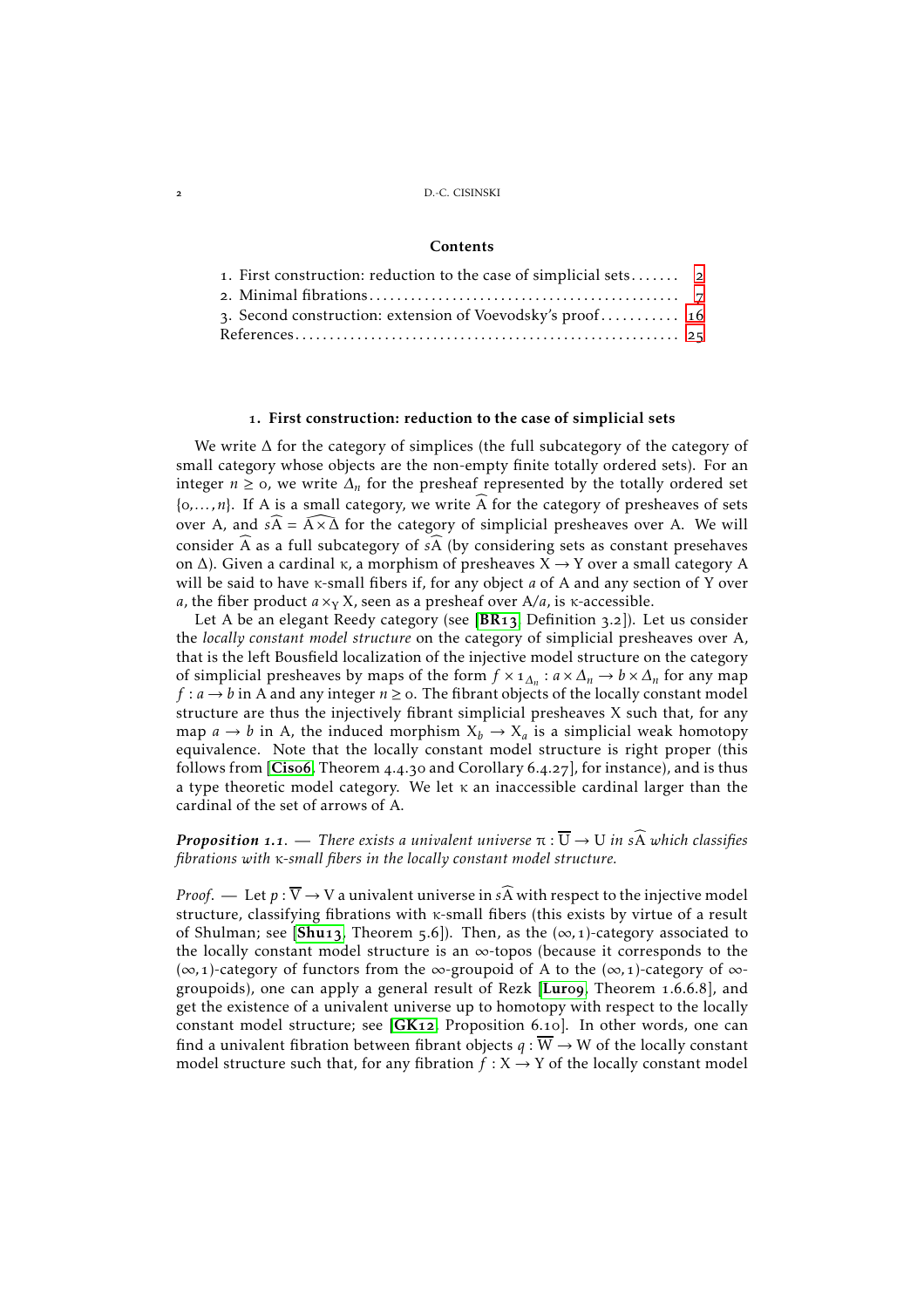structure, there exists an homotopy pullback square in  $s\widehat{A}$  of the following form.



Let us choose a (strict) pullback square

$$
\overline{W} \xrightarrow{\overline{w}} \overline{V}
$$
\n
$$
q \downarrow \qquad \qquad \downarrow p
$$
\n
$$
W \xrightarrow{w} V
$$

and choose a factorization of the map  $w$  into a trivial cofibration : W  $\rightarrow$  U followed by a fibration  $u : U \to V$  (with respect to the injective model structure). Then U is fibrant for the locally constant model structure. Moreover, if we put  $\overline{U} = U \times_V \overline{V}$ , then the map  $\overline{W} \to \overline{U}$  is a trivial cofibration of the injective model structure (because the latter is right proper) and thus  $\overline{U}$  is also fibrant with respect to the locally constant model structure. The projection  $\pi : \overline{U} \to U$  being a fibration of the injective model structure between fibrant objects of the locally constant model structure, it is a fibration for the locally constant model structure. By construction, the projection  $\pi$  is a univalent universe up to homomotopy. It remains to prove that any fibration of the locally constant model structure can be obtained as a strict pullback of π. Let  $f: X \rightarrow Y$  be a fibration of the locally constant model structure (with  $\kappa$ -small fibers). Then the map *f* can be obtained as a strict pullback of the universe *p*.



The classifying map  $y: Y \rightarrow V$  can be lifted to U up to simplicial homotopy. Indeed, there exists an homotopy pullback square in the locally constant model structure of the following form.

$$
X \xrightarrow{\mu} \overline{U}
$$
\n
$$
f \downarrow \qquad \qquad \downarrow \pi
$$
\n
$$
Y \xrightarrow{\lambda} U
$$

This square is also an homotopy pullback square in the injective model structure: the comparison map  $X \to Y \times_U \overline{U}$  is a weak equivalence between fibrant and cofibrant objects over Y with respect to the model structure on  $s\widehat{A}/Y$  induced by the locally constant model structure, and is thus a simplicial homotopy equivalence (in particular, a weak equivalence of the injective model structure), and the map  $\pi$  being a fibration of the injective model structure (which is right proper), this proves our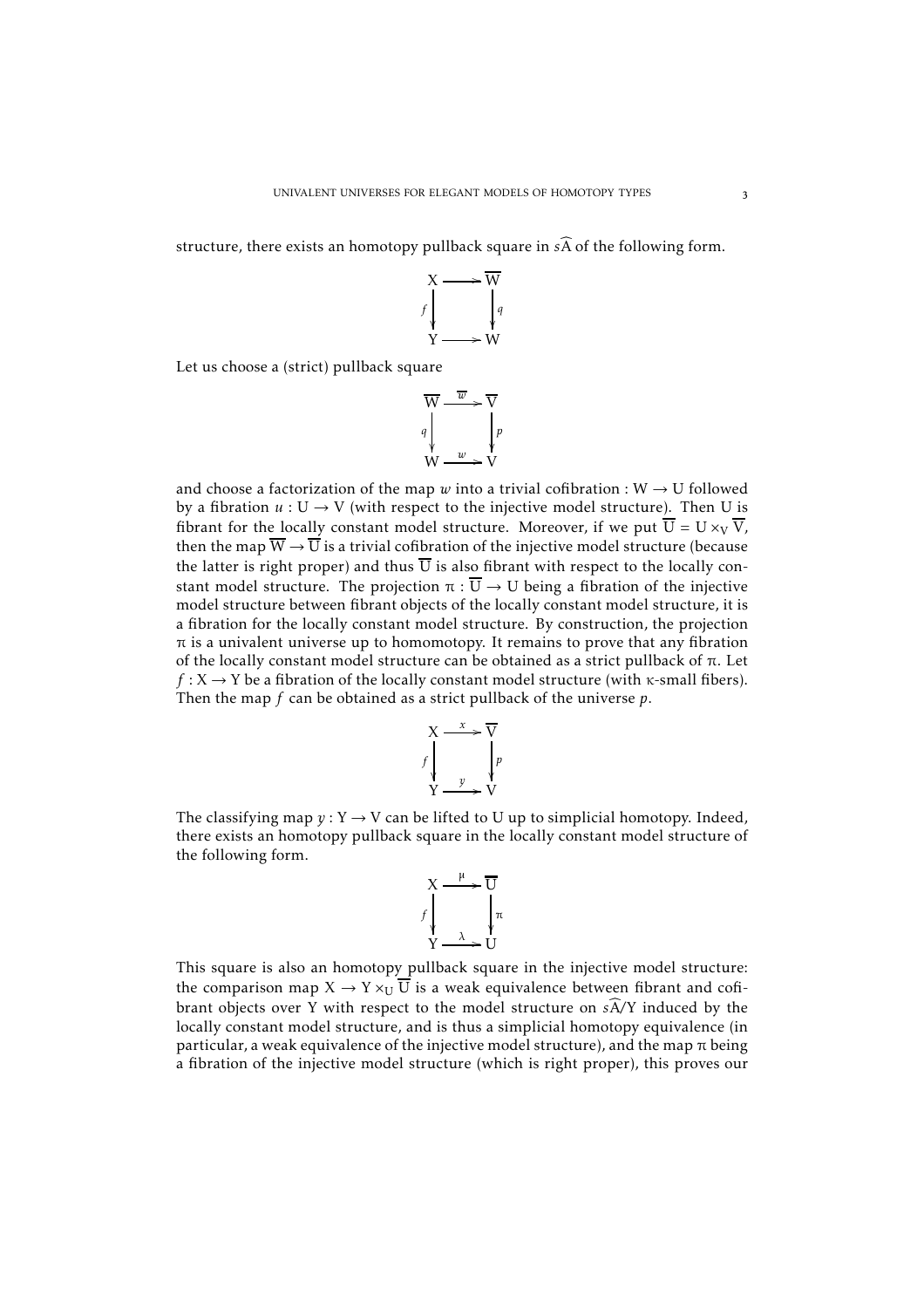assertion. Therefore, we obtain the homotopy pullback square below in the injective model structure.



The fibration  $p$  being univalent, there exists a map  $h: \Delta_{\text{1}} \times \text{Y} \to \text{V}$  such that  $h|_{\{o\} \times \text{Y}} = y$ and  $h|_{\{1\} \times Y} = u\lambda$ . As the map *u* is a fibration of the injective model structure, the commutative square

{
$$
1
$$
}  $\times$  Y  $\longrightarrow$  V  
 $\downarrow$  V  
 $\Lambda_1 \times$  Y  $\longrightarrow$  V

admits a lift  $l: \Delta_1 \times Y \to U$ . If we define  $y': Y \to U$  as  $y' = l|_{\{o\} \times Y}$ , then we have  $uy' = h|_{\{o\} \times Y} = y$ . In other words, we then obtain a strict pullback square



which shows that  $\pi$  is a univalent universe for the locally constant model structure in the strict sense.  $\Box$ 

1.2. — Assume now that A is a local test category in the sense of Grothendieck; see [[Mal](#page-24-11)o5, Definition 1.5.2 and Theorem 1.5.6]. Then the category  $\widehat{A}$  is endowed with a proper combinatorial model structure with the monomorphisms as cofibrations, while the weak equivalences are the maps  $X \rightarrow Y$  which induce a simplicial weak homotopy equivalence  $NA/X \rightarrow NA/Y$  (where  $A/X$  denotes the category of elements of the presheaf X, while N is the nerve functor); see [[Cis](#page-24-7)o6, Corollary 4.2.18 and Theorem  $4.4.3$ o]. We will refer to this model structure (which is in particular type theoretic) as the *Grothendieck model structure*. Moreover, the inclusion functor  $\overline{A} \rightarrow$ *sA* is then a left Quillen equivalence with the locally constant model structure, with right adjoint the evaluation at zero functor. If, moreover, the category A is elegant, the universe  $\pi : \overline{U} \to U$  obtained in Proposition 1.1 induces a fibration between fibrant objects  $\pi_0 : \overline{U}_0 \to U_0$  in  $\widehat{A}$ .

*Theorem 1.3.* — *The fibration*  $\pi_o : \overline{U}_o \to U_o$  *is a univalent universe in*  $\widehat{A}$  *which classifies fibrations with* κ*-small fibers.*

*Proof.* — Remark that the category  $\Delta$  is an example of a (local) test category and that the Grothendieck model structure on  $\widehat{\Delta}$  coincides with the usual model structure (whose fibrant objects are the Kan complexes). Let  $D: \Delta \rightarrow A$  be a normalized cosimplicial resolution in the sense of  $[Cisof, Definition 2.3.12]$  $[Cisof, Definition 2.3.12]$  $[Cisof, Definition 2.3.12]$  (this always exists: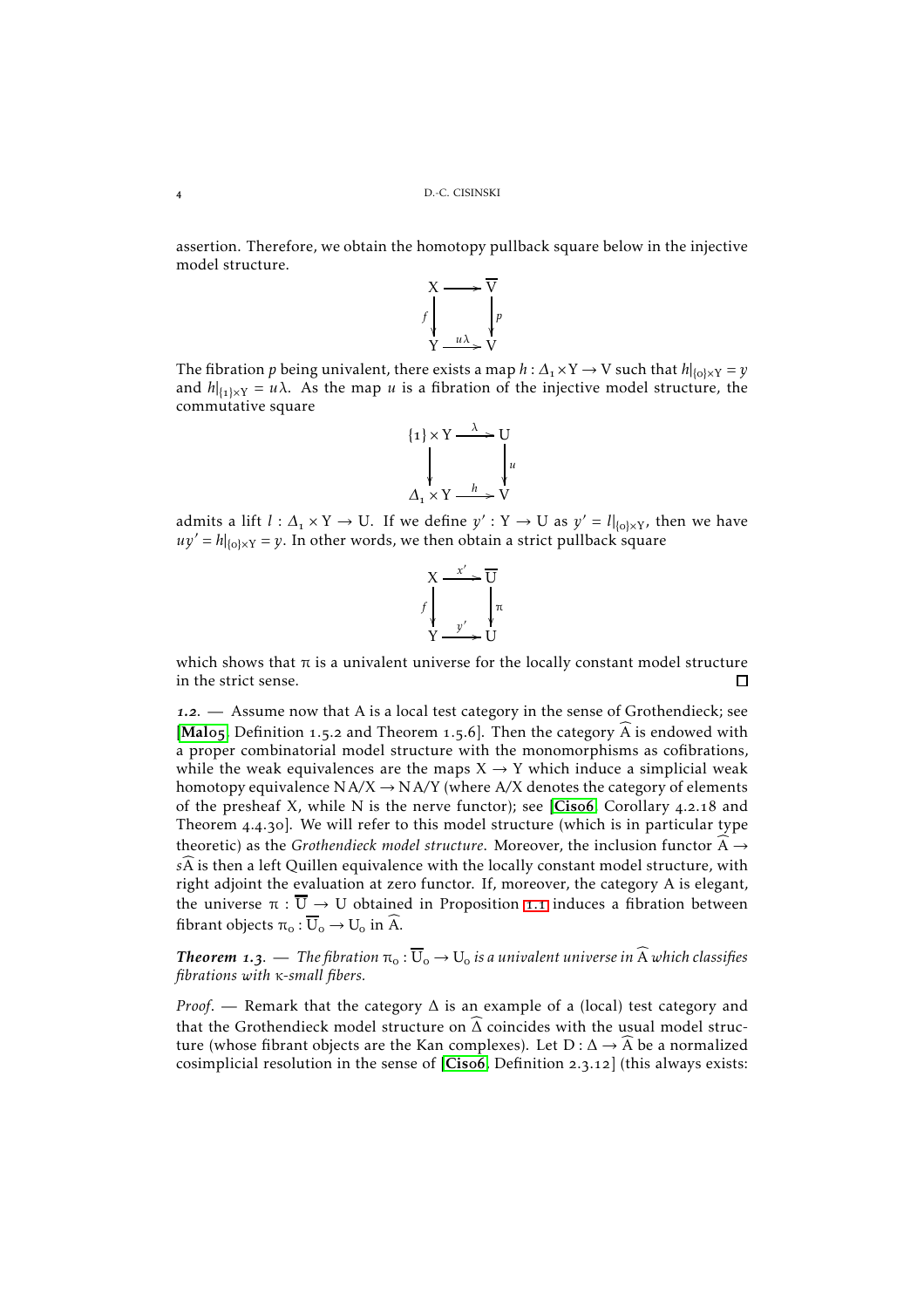see [[Cis](#page-24-7)o6, 2.3.13] for a canonical example). Note that, in particular,  $D_0$  is the terminal presheaf. By virtue of  $[Cisof, Proposition 2.3.27, Corollaries 4.4.10 and 6.4.27],$  $[Cisof, Proposition 2.3.27, Corollaries 4.4.10 and 6.4.27],$  $[Cisof, Proposition 2.3.27, Corollaries 4.4.10 and 6.4.27],$ we then have a left Quillen equivalence from the locally constant model structure to the Grothendieck model structure

$$
Real_{D}: s\widehat{A} \to \widehat{A}
$$

with right adjoint

$$
Sing_{\mathcal{D}}:\widehat{\mathcal{A}}\rightarrow s\widehat{\mathcal{A}}
$$

given by the formula

$$
Sing_{\mathcal{D}}(X)_n = Hom(D_n, X)
$$

(where *Hom* denotes the internal Hom of  $\widehat{A}$  with respect to the cartesian product). Let  $f: X \to Y$  be a fibration of  $\widehat{A}$  with  $\kappa$ -small fibers. Then, the map  $Sing_D(f)$  being a fibration of the locally constant model structure with κ-small fibers, there exists a (strict) pullback square of the following form.

$$
Sing_D(X) \longrightarrow \overline{U}
$$
  
\n
$$
Sing_D(f) \downarrow \qquad \qquad \downarrow \pi
$$
  
\n
$$
Sing_D(Y) \longrightarrow U
$$

Evaluating at zero thus gives the (strict) pullback below.



As evaluating at zero is a right Quillen equivalence, the map  $\pi_0$  is a univalent universe up to homotopy (because the fibration π has this property), and what precedes thus proves that it is a univalent universe in the strict sense. П

Corollary 1.4.  $-$  For any elegant local test category A, the Grothendieck model struc*ture on the category of presheaves of sets* A *supports a model of intensional type theory with dependent sums and products, identity types, and as many univalent universes as there are inaccessible cardinals greater than the set of arrows of* A*.*

The most well known example of elegant local test categories is provided by the category of simplices  $\Delta$ , the Grothendieck model structure on  $\Delta$  being then the standard model structure of simplicial sets. The preceding corollary is in this case Voevodsky's theorem that univalence holds in simplicial sets; see  $[KLV_{12}]$  $[KLV_{12}]$  $[KLV_{12}]$ . As the proof of this corollary relies on Voevodsky's results, the interesting examples for us are of course the other elegant (local) test categories. We give a few examples below.

*Example* 1.5. — The category of cubical sets supports a Grothendieck model structure. Indeed, cubical sets are presheaves on the category  $\Box$  which is defined as follows. Let  $\overline{\Box}$  be the full subcategory of the category of sets whose objects are the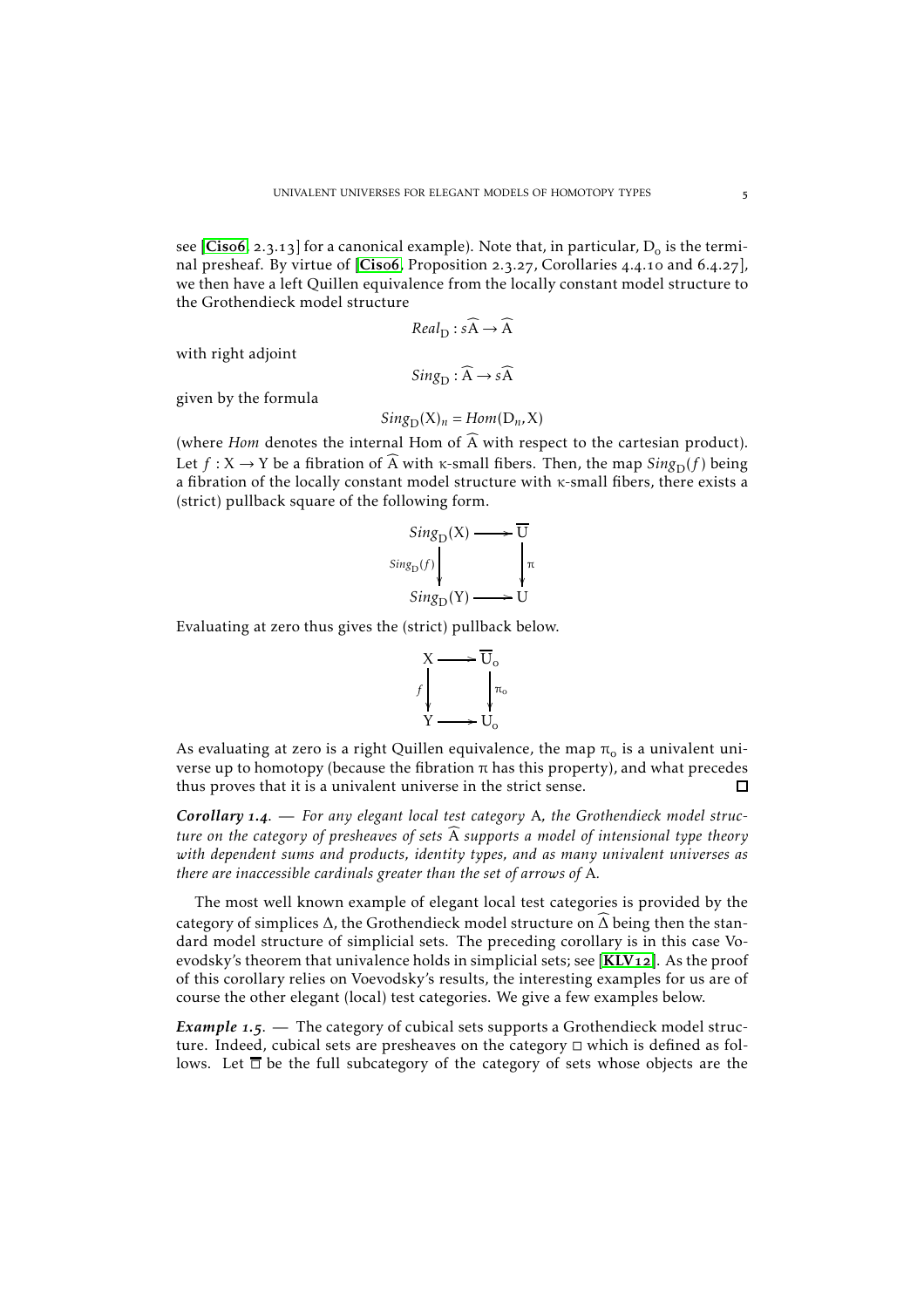sets  $\Box_n = \{0, 1\}^n$ ,  $n \ge 0$ . This is a (strict) symmetric monoidal category (with cartesian product as tensor product). The category  $\Box$  is defined as the smallest monoidal subcategory of  $\overline{\Box}$  generated by the maps

$$
\begin{aligned} \delta^0: \Box_0 \to \Box_1 \\ \delta^1: \Box_0 \to \Box_1 \\ \sigma: \Box_1 \to \Box_0 \end{aligned}
$$

where  $\delta^e$  is the constant map with value *e*. For  $n \geq 1$ ,  $1 \leq i \leq n$  and  $e = 0, 1$ , one defines a map

$$
\delta_n^{i,e} = \mathbf{1}_{\Box_{i-1}} \otimes \delta^e \otimes \mathbf{1}_{\Box_{n-i}} : \Box_{n-1} \to \Box_n,
$$

and for  $n \geq 0$  and  $1 \leq i \leq n$ , a map

$$
\sigma_n^i = \mathbf{1}_{\Box_{i-1}} \otimes \sigma \otimes \mathbf{1}_{\Box_{n+1-i}} : \Box_{n+1} \to \Box_n.
$$

The category  $\Box$  is an elegant test category; see [[Cis](#page-24-7)o6, Cor. 8.4.13, Prop. 8.1.24 and  $8.4.17$ .

Moreover, the Grothendieck model structure on  $\widehat{\Box}$  admits the following explicit description. We will consider the Yoneda embedding as an inclusion, and thus write  $\Box_n$  for the presheaf represented by  $\Box_n$  for each  $n \ge 0$ . The boundary of  $\Box_n$  is defined as the union of the images of the maps  $\delta_n^{i,e}$  for  $1 \le i \le n$  and  $e = 0,1$ , and will be denoted by  $\partial \Box_n$ . We also define, for  $1 \leq i \leq n$  and  $e = 0, 1$ , the presheaf  $\Box_n^{i,e}$  as the union in  $\Box_n$  of the images of the maps  $\delta_n^{j,\varepsilon}$  for  $(j,\varepsilon) \neq (i,e)$ . Then the generating cofibrations (trivial cofibrations) of the Grothendieck model structure on  $\widehat{\Box}$  are the inclusions

$$
\partial \Box_n \to \Box_n, \ n \geq 0 \quad (\Box_n^{i,e} \to \Box_n, \ n \geq 1, \ 1 \leq i \leq n, \ e = 0, 1, \text{ respectively.})
$$

In other words, the fibrations are precisely the cubical Kan fibrations; see [[Cis](#page-24-7)o6, Theorem  $8.4.38$ ].

**Example 1.6.** — Cubical sets with connections also give an example of a category of presheaves over an elegant test category. The category  $\Box^c$  is defined as the smallest monoidal subcategory of  $\overline{\Box}$  generated by the maps  $\delta^{\rm o}$ ,  $\delta^{\rm 1}$  and  $\sigma$  as above, as well as by the map

$$
\gamma : \Box_2 = \Box_1 \otimes \Box_1 \to \Box_1
$$

given by  $\gamma(x, y) = \sup\{x, y\}$ . Cubical sets with connections are presheaves of sets on the category  $\Box^c$ . The category  $\Box^c$  is an elegant test category for the same reasons as for  $\Box$  (applying [[Cis](#page-24-7)o6, Prop. 8.1.24 and 8.4.12] for instance). But in fact, as was proved by [Mal](#page-24-12)tsiniotis [Malo9, Prop. 3.3], it has a better property: it is a strict test category, which means that the weak equivalences of the Grothendieck model category structure on the category of cubical sets with connections are closed under finite products (while this property is known to fail for cubical sets without connections). We define the inclusions

$$
\partial \Box_n \to \Box_n
$$
 and  $\Box_n^{i,e} \to \Box_n$ 

in the same way as for cubical sets above. Note that the category of cubical sets with connections has a natural (non symmetric) closed monoidal structure induced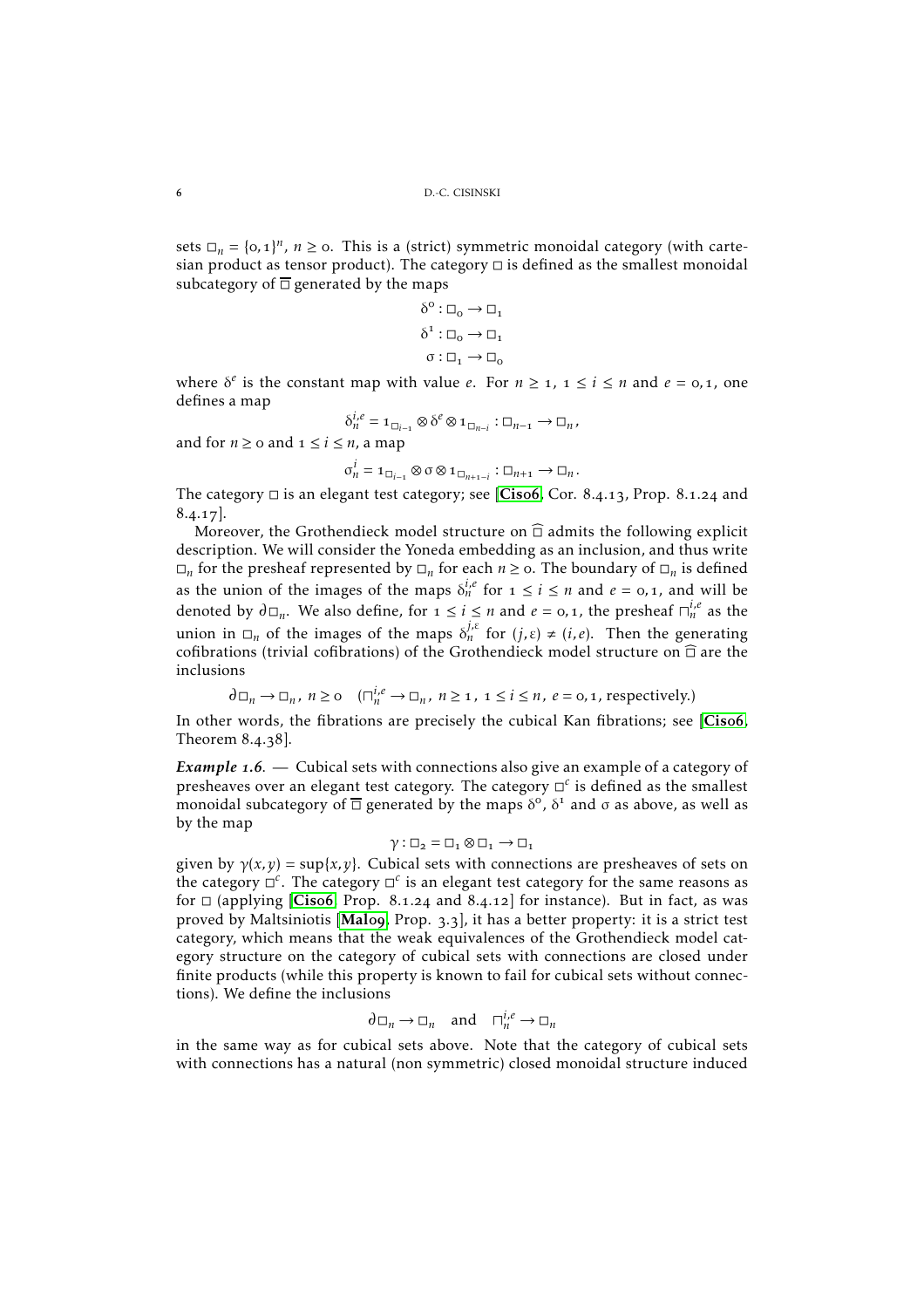by the monoidal structure on  $\Box^c$  (using Day convolution). The following theorem is a rather direct consequence of its analog for cubical sets, but we state and prove it explicitely for the convenience of the reader and for future reference.

*Theorem .*. — *The Grothendieck model category structure on the category of cubical sets with connections is a proper cofibrantly generated monoidal model category with generating cofibrations*

$$
\partial \Box_n \longrightarrow \Box_n \quad , \quad n \ge 0 \; ,
$$

*and generating trivial cofibrations*

 $\Box_n^{i,e} \longrightarrow \Box_n$ ,  $n \geq 1$ ,  $1 \leq i \leq n$ ,  $e = 0,1$ .

*Furthermore, the class of weak equivalences is closed under finite products.*

*Proof.* — As the category  $\Box^c$  is elegant, it is clear that the boundary inclusions  $\partial \Box_n \longrightarrow \Box_n$  generate the class of monomorphisms. We have an obvious inclusion functor  $u : \Box \to \Box^c$  which provides an adjunction

 $u_! : \widehat{\Box} \rightleftarrows \widehat{\Box}^c : u^*$ 

where  $u_!$  is the left Kan extension of  $u$ . The functor  $u_!$  is symmetric monoidal and sends  $\partial \Box_n$  as well as  $\sqcap^{i,\varepsilon}_n$  to their versions with connections (it is sufficient to prove this for  $\partial \Box_n$ , which follows from [[Cis](#page-24-7)o6, Lemma 8.4.21]). Therefore, the functor *u*<sub>!</sub> preserves monomorphisms, and, as any map between representable cubical sets with connections is a weak equivalence, using the last assertion of  $[Cisof, 8.4.27]$  $[Cisof, 8.4.27]$  $[Cisof, 8.4.27]$ , we see immediately that the functor  $u_!$  is a left Quillen functor. In particular, the inclusions  $\Box_n^{i,\epsilon} \longrightarrow \Box_n$  are trivial cofibrations of cubical sets with connections. The theorem now follows straight away from  $[Cisof, Lemma 8.4.37]$  $[Cisof, Lemma 8.4.37]$  $[Cisof, Lemma 8.4.37]$  which allows to apply  $[Cisof,$ Lemma 8.2.17 and Theorem 8.2.18] (the last assertion is due to the fact, that  $\Box^c$  is a strict test category). п

*Example* 1.8. — For  $1 \le n \le \omega$ , one can consider Joyal's category  $\Theta_n$ , which is to strict *n*-categories what  $\Delta$  is to categories (in particular,  $\Theta_1 = \Delta$ ). The category  $\Theta_n$ can be thought of as the full subcategory of the category of strict *n*-categories whose objects are the strict *n*-categories freely generated on finite pasting schemes of dimension  $\leq n$  (Joyal also gave a description of  $\Theta_n^{op}$  as the category of *n*-disks). We know from [[BR](#page-24-6)<sub>13</sub>, Cor. 4.5] that  $\Theta_n$  is elegant, and from [[CM](#page-24-13)<sub>11</sub>, Examples 5.8 and 5.12 that  $\Theta_n$  is a strict test category. Therefore, the category of presheaves of sets on Θ*<sup>n</sup>* carries a Grothendieck model category structure in which the class of weak equivalences is closed under finite products.

#### . Minimal fibrations

<span id="page-6-0"></span>*.*. — In this section, we fix once and for all an *Eilenberg-Zilber category* A. This means that A is a Reedy category with the following properties.

 $(EZ<sub>1</sub>)$  Any map in A<sub> $-$ </sub> has a section in A.

(EZ) If two maps in A<sup>−</sup> have the same set of sections, then they are equal.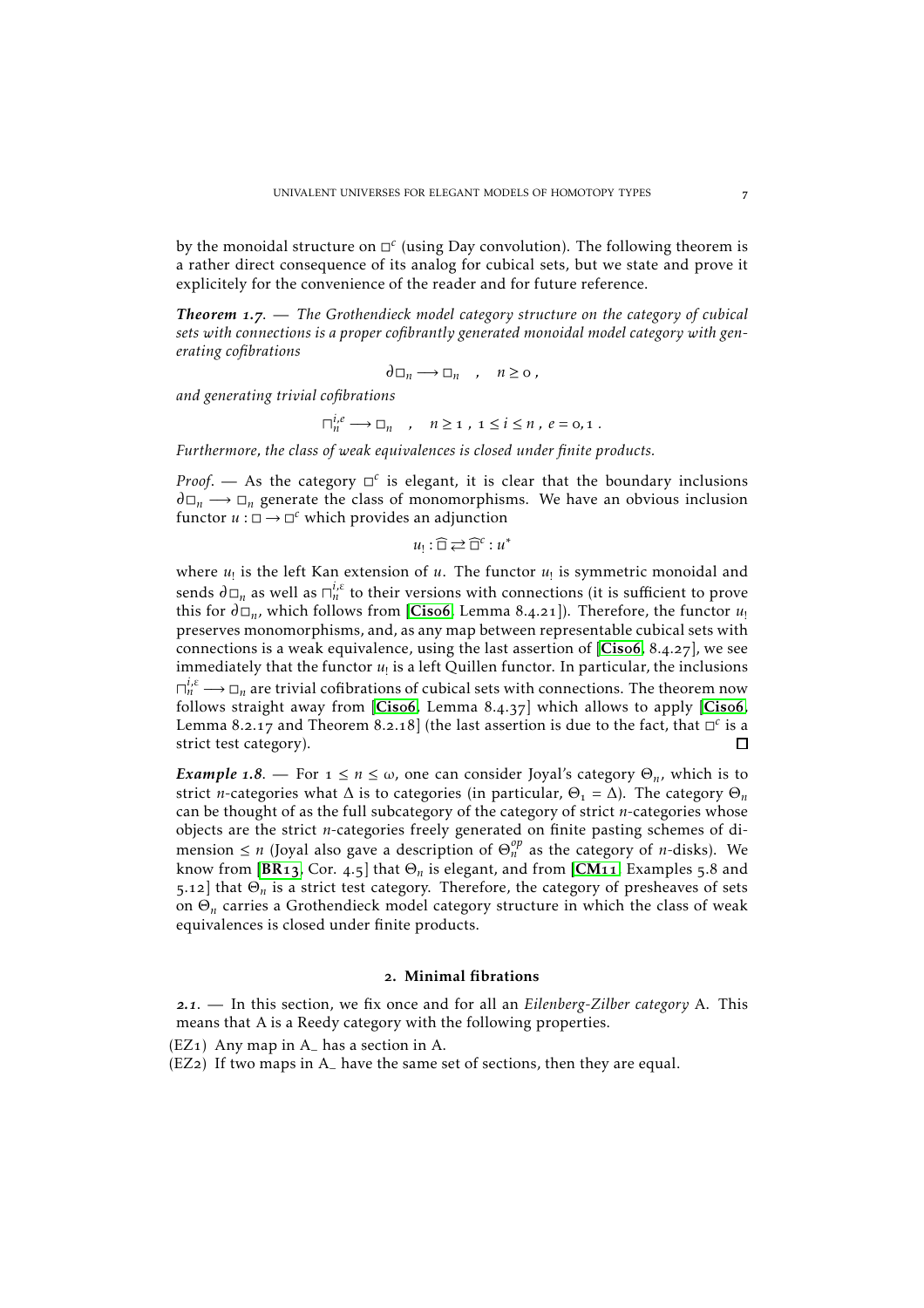Such a Reedy category is elegant; see  $[BR13, Proposition 4.2]$  $[BR13, Proposition 4.2]$  $[BR13, Proposition 4.2]$ . We also consider given a model category structure on  $\widehat{A}$ , whose cofibrations precisely are the monomorphisms. Given a representable presheaf *a*, we denote by  $\partial a \rightarrow a$  the boundary inclusion (which means that  $\partial a$  is the maximal proper subobject of *a*). These inclusions form a generating set for the class of cofibrations. We also choose an interval I such that the projection  $I \times X \rightarrow X$  is a weak equivalence for any presheaf X on A (e.g. we can take for I the subobject classifier of the topos A). We write  $\partial I = \{o\} \sqcup \{1\} \subset I$  for the inclusion of the two end-points of I.

**2.2**. — Let  $h: I \times X \rightarrow Y$  be an homotopy. For  $e = 0, 1$ , we write  $h_e$  for the composite

$$
X = \{e\} \times X \to I \times X \xrightarrow{h} Y.
$$

Given a subobject  $S \subset X$ , we say that *h* is *constant on* S if the restriction  $h|_{I \times S}$  factors through the second projection  $I \times S \rightarrow S$ .

Given a presheaf X, a *section of* X is a map  $x : a \rightarrow X$  with *a* a representable presheaf. The *boundary* of such a section *x* is the map

$$
\partial x : \partial a \to a \xrightarrow{x} X.
$$

*Definition* 2.3. — Let X be an object of  $\widehat{A}$ .

Two sections  $x, y : a \rightarrow X$  are *d*-equivalent if the following conditions are satisfied.

- (i) These have the same boundaries:  $\partial x = \partial y$ .
- (ii) There exists an homotopy  $h: I \times a \rightarrow X$  which is constant on  $\partial a$ , and such that  $h_0 = x$  and  $h_1 = y$ .

We write  $x \approx y$  whenever *x* and *y* are  $\partial$ -equivalent.

A *minimal complex* is a fibrant object S such that, for any two sections  $x, y : a \rightarrow S$ , if *x* and *y* are *d*-equivalent, then  $x = y$ .

A *minimal model* of X is a trivial cofibration  $S \rightarrow X$  with S a minimal complex.

**Proposition 2.4.** — Let X be a fibrant object. The d-equivalence relation is an equiva*lence relation.*

*Proof*. — This can be proved directly (exercise). Here is a fancy argument. The interval I defines an enrichment of the category  $\widehat{A}$  over the category of cubical sets: given two presheaves E and F over A, the cubical set Map(E*,*F) is defined by

$$
\mathrm{Map}(E, F)_n = \mathrm{Hom}_{\widehat{A}}(E \times I^n, F)
$$

for  $n \ge 0$ , with I<sup>n</sup> the cartesian product of *n* copies of I. The functor Map(E, -) is a right Quillen functor to the Grothendieck model category structure on the category of cubical sets (see Example 1.6). Therefore, given a section  $x : a \rightarrow X$ , we can form the following pullback square.

$$
X(\partial x) \longrightarrow \text{Map}(a, X)
$$
\n
$$
\downarrow \qquad \qquad \downarrow
$$
\n
$$
e \longrightarrow \text{Map}(\partial a, X)
$$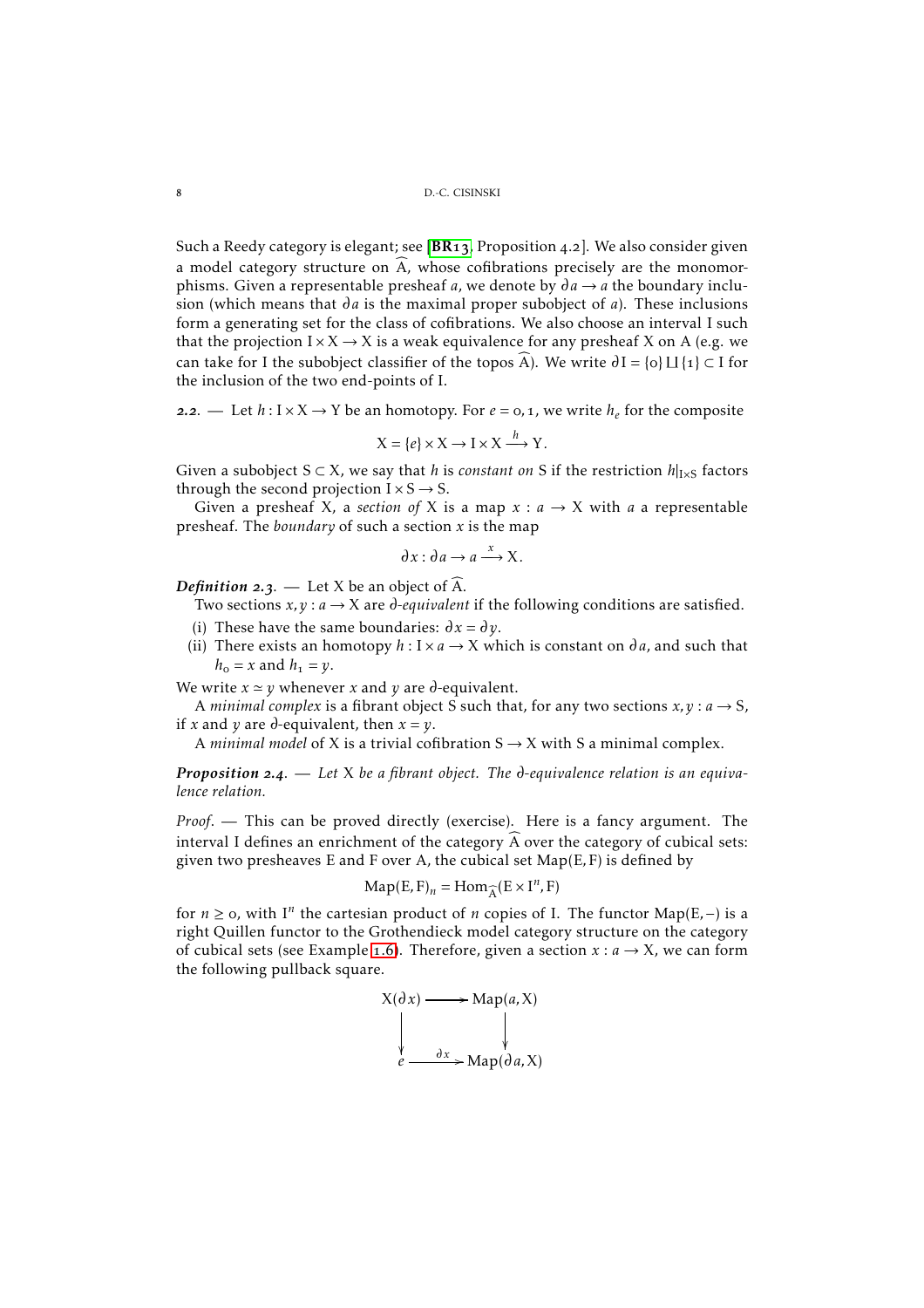(where *e* denotes the terminal cubical set). The section *x* can be seen as a global section of the cubical Kan complex  $X(\partial x)$ . The relation of cubical homotopy is an equivalence relation on the set of points of  $X(\partial x)$ . Finally, note that, if  $y : a \rightarrow X$  is another section such that  $\partial x = \partial y$ , then  $X(\partial x) = X(\partial y)$ , from which we deduce right  $\Box$ away this proposition.

*Proposition* 2.5. — Let  $\varepsilon \in \{0,1\}$ , and consider a fibrant object X, together with two *maps*  $h, k: I \times a \rightarrow X$ , with a representable, such that the restrictions of k and h coincide *on*  $I \times da \cup \{1 - \varepsilon\} \times a$ *. Then the sections*  $h_{\varepsilon}$  *and*  $k_{\varepsilon}$  *are d*-equivalent.

*Proof*. — Put  $x = h_{\varepsilon}$ ,  $y = k_{\varepsilon}$ , and  $z = h_{1-\varepsilon} = k_{1-\varepsilon}$ . We will use the cubical mapping spaces as in the proof of the preceding proposition. We can think of *h* and *k* as two fillings in the commutative square

$$
\{1 - \varepsilon\} \xrightarrow{z} \text{Map}(a, X)
$$
\n
$$
\downarrow \text{for } k \qquad \searrow
$$
\n
$$
\Box_1 \xrightarrow{\xi} \text{Map}(a, X)
$$

in which  $\xi$  correspond to the restriction of *h* (or *k*) to I $\times$ *da*. As maps in the homotopy category of pointed cubical sets over  $\text{Map}(da, X)$ , we must have  $h = k$ . Therefore, there exists a map  $H: \square$ ,  $\rightarrow$  Map(a, X) with the following properties. The restriction of H to  $\{o\} \otimes \Box_1 = \Box_1$  (resp. to  $\{1\} \otimes \Box_1 = \Box_1$ ) is *h* (resp. *k*), the restriction to  $\Box_1 \otimes \{1 - \varepsilon\}$ is constant with value *z*, and the following diagram commutes.



The restriction of H to  $\Box \otimes \{\varepsilon\}$  defines a map  $l : I \times a \rightarrow X$  which is constant on  $\partial a$  and such that  $l_0 = x$  and  $l_1 = y$ . □

*Lemma* **2.6.** — Let X be a fibrant object, and  $x_0, x_1 : a \rightarrow X$  two degenerate sections. If  $x_0$  *and*  $x_1$  *are*  $\theta$ -equivalent, then they are equal.

*Proof.* — For  $\varepsilon = 0, 1$ , there is a unique couple  $(p_{\varepsilon}, y_{\varepsilon})$ , where  $p_{\varepsilon}: a \to b_{\varepsilon}$  is a split epimorphism in A and  $y_{\varepsilon}: b_{\varepsilon} \to X$  is a non-degenerate section of X such that  $x_{\varepsilon} =$  $y_{\varepsilon}p_{\varepsilon}$ . Let us choose a section  $s_{\varepsilon}$  of  $p_{\varepsilon}$ . As  $x_{o}$  and  $x_{1}$  are degenerate and since  $\partial x_{o} = \partial x_{1}$ , we have  $x_0 s_0 = x_1 s_0$  and  $x_0 s_1 = x_1 s_1$ . On the other hand, we have  $y_\varepsilon = x_\varepsilon s_\varepsilon$ . We thus have the equalities  $y_0 = y_1 p_1 s_0$  and  $y_1 = y_0 p_0 s_1$ . These imply that the maps  $p_{\varepsilon} s_{1-\varepsilon} : b_{1-\varepsilon} \to b_{\varepsilon}$  are in A<sub>+</sub> and that  $b_0$  and  $b_1$  have the same dimension. This means that  $p_{\varepsilon} s_{1-\varepsilon}$  is the identity for  $\varepsilon = 0, 1$ . In other words, we have  $b_{o} = b_{1}$  and  $y_{o} = y_{1}$ , and we also have proven that  $p_0$  and  $p_1$  have the same sections, whence are equal. 口

**Theorem 2.7.** — Any fibrant object has a minimal model.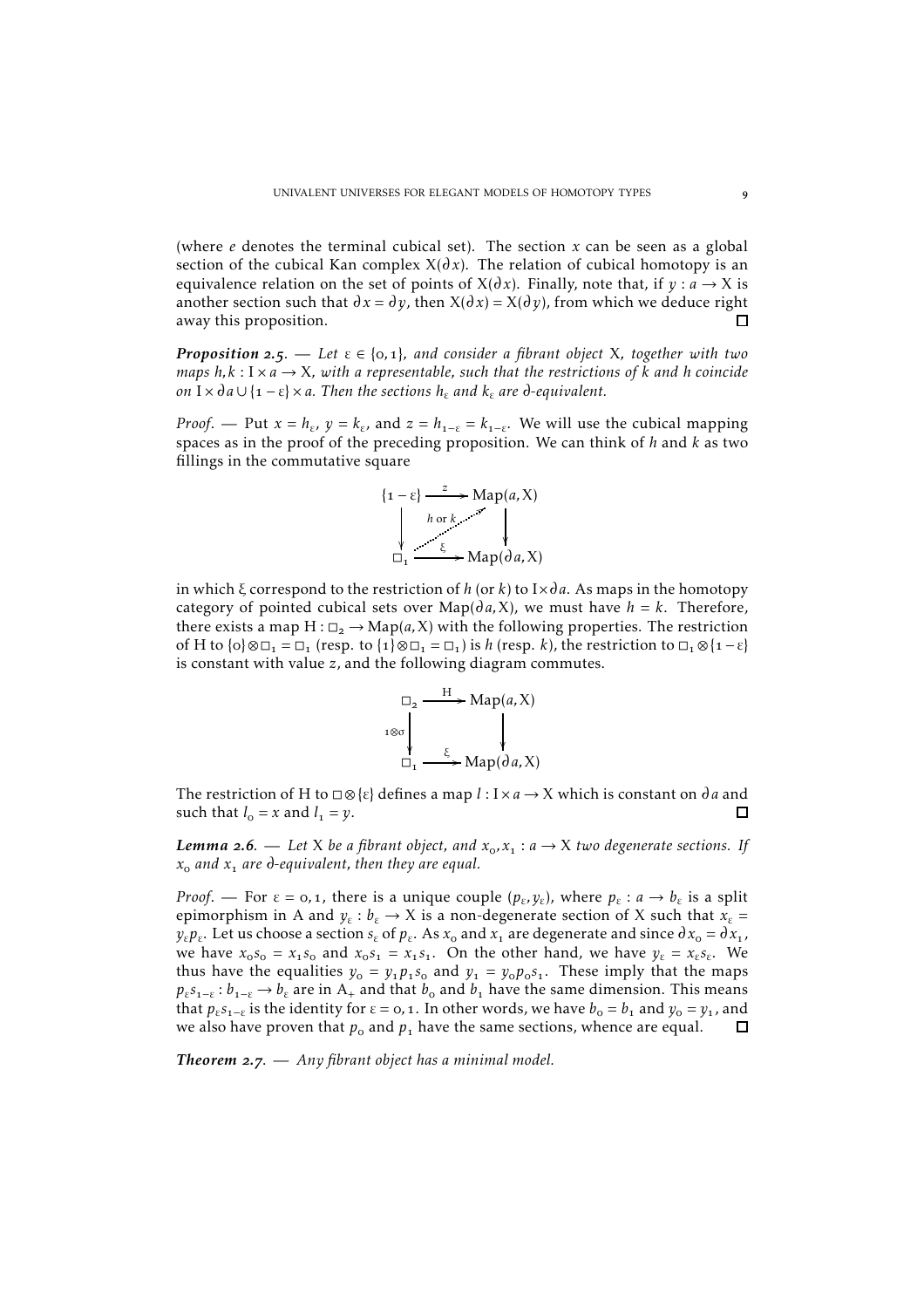*Proof.* — Let X be a fibrant object. We choose a representant of each  $\partial$ -equivalence class. A section of X which is a chosen representative of its  $\partial$ -equivalence class will be called *selected*. By virtue of Lemma 2.6, we may assume that any degenerate section X is selected. Let E be the set of subobjects S of X such that any section of S is selected Then E is not empty: the image of any selected section of the o-skeleton of X is an element of E. By Zorn's lemma, we can choose a maximal element S of E (with respect to inclusion). Remark that any selected section  $x : a \rightarrow X$  whose boundary  $\partial x$  factors through S must belong to S. Indeed, if  $x$  is degenerate, then it factors through  $\partial a$  hence through S. Otherwise, let us consider S' = S  $\cup$  Im(*x*). A non-degenerate section of S′ must either factor through S or be precisely equal to *x*. In any case, such a section must be selected, and the maximality of S implies that  $S = S'$ .

We will prove that S is a retract of X and that the inclusion  $S \rightarrow X$  is an I-homotopy equivalence. This will prove that S is fibrant and thus a minimal model of X. Let us write  $i: S \rightarrow X$  for the inclusion map. Consider triples  $(T, h, p)$ , where T is a subobject of X which contains S,  $p: T \rightarrow S$  is a retraction (i.e. the restriction of p to S is the identity), and  $h: I \times T \rightarrow X$  is a map which is constant on S, and such that  $h_0$ is the inclusion map  $T \rightarrow X$ , while  $h_1 = ip$ . Such triples are ordered in the obvious way:  $(T, h, p) \le (T', h', p')$  if  $T \subset T'$ , with  $h'|_{I \times T} = h$  and  $p'_T = p$ . By Zorn's lemma, we can choose a maximal triple (T*,h,p*). To finish the proof, it is sufficient to prove that  $T = X$ . In other words, it is sufficient to prove that any non-degenerate section of X belongs to T. Let  $x : a \rightarrow X$  be a non-degenerate section which does not belong to T. Assume that the dimension of *a* is minimal for this property. Then  $\partial x$  must factor through T, so that, if we define T′ to be the union of T and of the image of *x* in X, then we have a bicartesian square of the following form.



We have a commutative square



If we put  $u = (h(1 \times dx), x) : X \times da \cup \{o\} \times a \rightarrow X$ , we can choose a map  $H : X \times a \rightarrow X$ such that  $H_o = x$ , while  $H_{|_{x \times a_q}} = h(1 \times dx)$ . If we write  $y_o = H_1$ , as  $h_1$  factors through S, we see that the boundary  $\partial y_0$  must factor through S. Let *y* be the selected section  $\partial$ -equivalent to  $y_o$ . We choose an homotopy K : I × *a*  $\rightarrow$  X which is constant on  $\partial a$ and such that  $K_0 = y_0$  and  $K_1 = y$ . By an easy path lifting argument (composing the homotopies H and K), we see that we may choose H such that  $y = y_0$ . Note that, as *y* is selected with boundary in S, we must have *y* in S. We obtain the commutative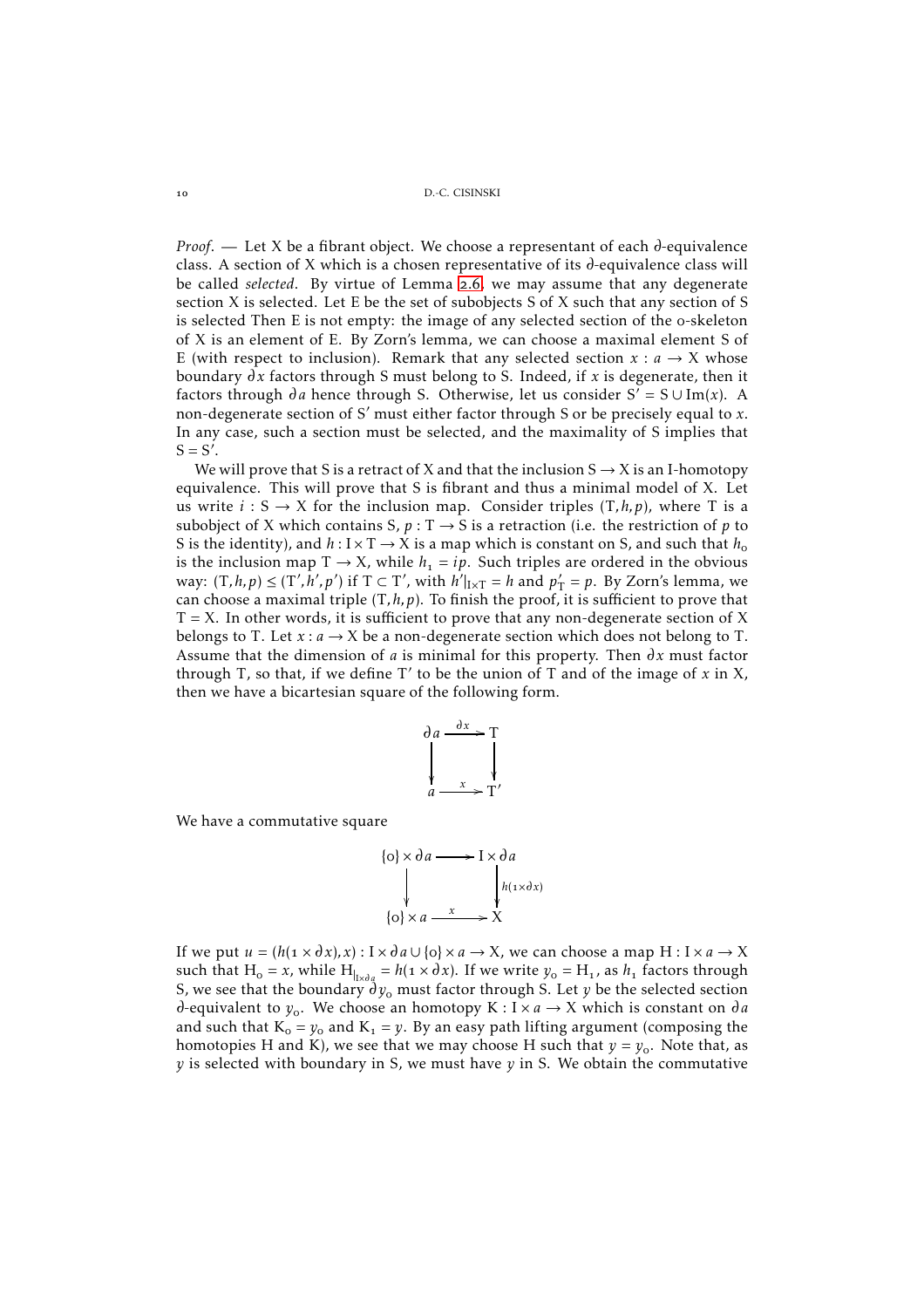diagram



so that, identifying  $I \times T'$  with  $I \times a \amalg_{I \times \partial a} I \times T$ , we define  $h' = (H,h) : I \times T' \to X$ . Similarly, the commutative diagram



defines a map  $p' = (y, p) : T' = a \Box_{\partial a} T \rightarrow X$ . It is clear that the triple  $(T', h', p')$  extends (T*,h,p*), which leads to a contradiction. П

*Proposition* 2.8. — Let X be a fibrant object and  $i: S \rightarrow X$  a minimal resolution of X. Consider a map  $r : X \to S$  such that  $ri =_{1S}$  (such a map always exists because  $i$  is a trivial *cofibration with fibrant domain). Then the map r is a trivial fibration.*

*Proof.* — There exists a map  $h: I \times X \rightarrow X$  which is constant on S and such that  $h_0 = ir$ and  $h_1 = 1$ x: we can see *i* as a trivial cofibation between cofibrant and fibrant objects in the model category of objects under S, and *r* is then an inverse up to homotopy in this relative situation. Consider the commutative diagram below.



We want to prove the existence of a map  $w : a \rightarrow X$  such that  $w_{a} = u$  and  $rw = v$ . As X is fibrant, there exists a map  $k: I \times a \rightarrow X$  whose retriction to  $I \times da$  is  $h(\mathbf{1}_I \times u)$ , while  $k_0 = iv$ . Let us put  $w = k_1$ . Then

$$
\partial w = w_{|_{\partial a}} = (h(\mathbf{1}_I \times u))_1 = h_1 u = u.
$$

It is thus sufficient to prove that  $v = rw$ . But *k* and  $h(1_1 \times w)$  coincide on I× $d \cdot a \cup \{1\} \times a$ and thus, by virtue of Proposition 2.5, we must have  $k_0 \sim (h(\mathbb{1}_I \times w))_0$ . In other words, we have *iv* ∼ *irw*. As *ri* = 1<sub>S</sub>, this implies that *v* ∼ *rw*, and, by minimality of S, that  $v = rw$ . П

*Lemma* 2.9. — Let X be a minimal complex and  $f: X \to X$  a map which is I-homotopic *to the identity. Then f is an isomorphism.*

*Proof.* — Let us choose once and for all a map  $h: I \times X \rightarrow X$  such that  $h_0 = 1_X$  and  $h_1 = f$ . We will prove that the map  $f_a: X_a \to X_a$  is bijective by induction on the dimension *d* of *a*. If *a* is of dimension < 0, there is nothing to prove because there is no such *a*. Assume that the map  $f_b: X_b \to X_b$  is bijective for any object *b* of dimension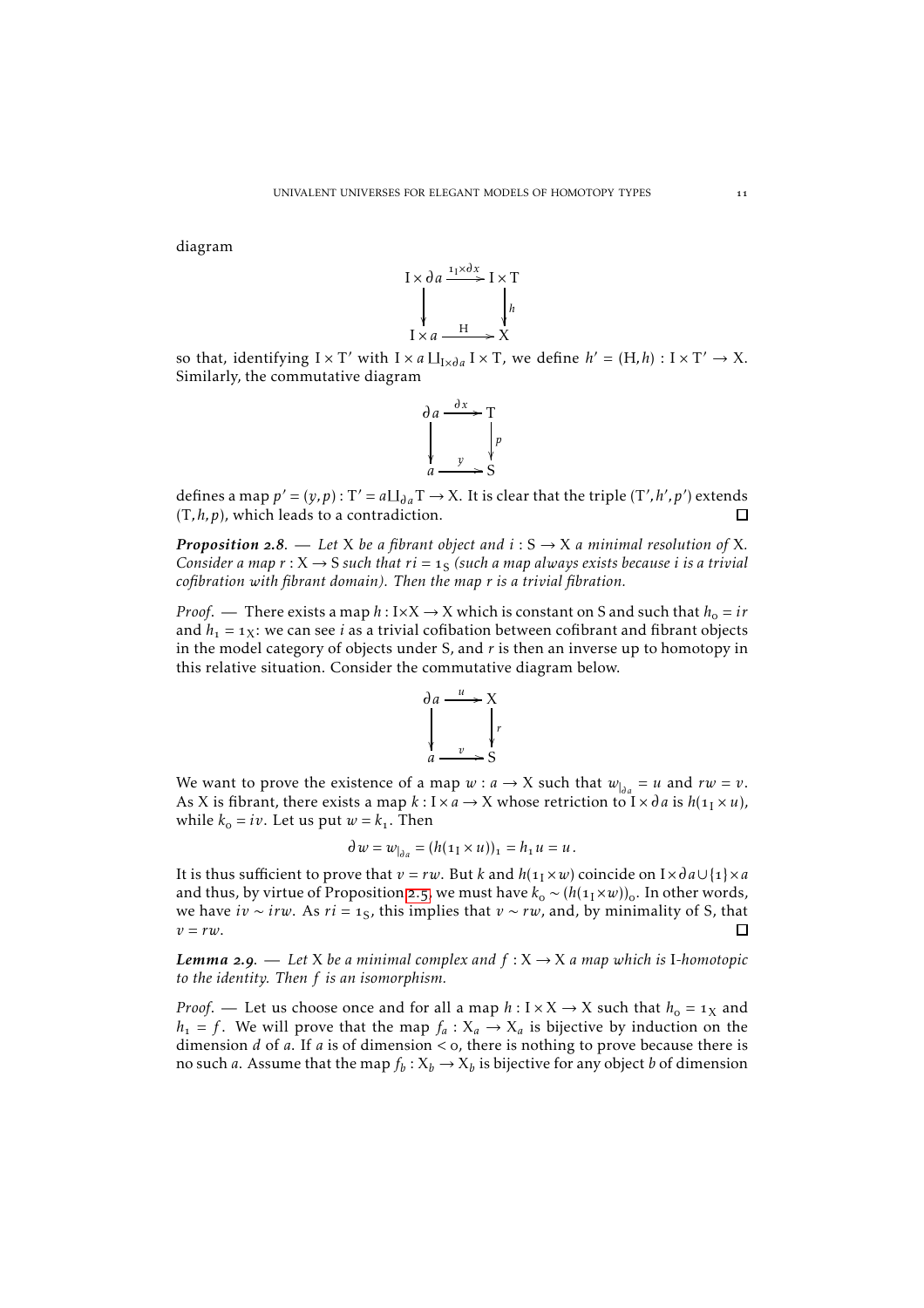$d$ . Consider two sections  $x, y : a \rightarrow X$  such that  $f(x) = f(y)$ . Then, as *f* is injective in dimension lesser than *d*, the equations

$$
f \, \partial x = \partial f(x) = \partial f(y) = f \, \partial y
$$

imply that  $\partial x = \partial y$ . On the other hand, we can apply Proposition 2.5 to the maps  $h(1<sub>1</sub> × x)$  and  $h(1<sub>1</sub> × y)$  for  $\varepsilon = 0$ , and we deduce that  $x ~ v$ . As X is minimal, this proves that  $x = y$ . It remains to prove the surjectivity. Let  $y : a \rightarrow X$  be a section. For any map  $\sigma : b \to a$  in A such that *b* is of degree lesser than *d*, there is a unique section  $x_{\sigma} : b \to X$  such that  $f(x_{\sigma}) = \sigma^*(y) = y\sigma$ . This implies that there is a unique map  $z : \partial a \to X$  such that  $f z = \partial y$ . The map  $I \times \partial a \xrightarrow{1 \cdot Y \cdot Z} I \times a \xrightarrow{h} X$ , together with the map  $\{1\} \times a = a \stackrel{y}{\longrightarrow} X$ , define a map  $\varphi = (h(\mathbb{1}_I \times z), x)$ , and we can choose a filling  $k$  in the diagram below.



Let us put  $x = k_0$ . Then  $\partial x = z$ , and thus  $\partial f(x) = \partial y$ . Applying Proposition 2.5 to the maps *k* and  $h(1 \times x)$  for  $\varepsilon = 1$ , we conclude that  $f(x) \sim y$ . The object X being a minimal complex, this proves that  $f(x) = y$ . П

*Proposition* 2.10. — Let X and Y be two minimal complexes. Then any weak equiva*lence*  $f: X \rightarrow Y$  *is an isomorphism of presheaves.* 

*Proof.* — If  $f: X \rightarrow Y$  is a weak equivalence, as both *x* and *Y* are cofibrant and fibrant, there exists  $g: Y \to X$  such that  $fg$  and  $gf$  are homotopic to the identify of Y and of X, respectively. By virtue of the preceding lemma, the maps *gf* and *f g* must be isomorphisms, which imply right away that *f* is an isomorphism. П

**Theorem 2.11.** — Let X be a fibrant object of  $\widehat{A}$ . The following conditions are equivalent.

- (i) *The object* X *is a minimal complex.*
- (ii) *Any trivial fibration of the form*  $X \rightarrow S$  *is an isomorphim.*
- (iii) *Any trivial cofibration of the form*  $S \rightarrow X$ *, with* S *fibrant*, *is an isomorphism*.
- (iv) *Any weak equivalence*  $X \rightarrow S$ *, with* S *a minimal complex, is an isomorphism.*
- (v) *Any weak equivalence*  $S \rightarrow X$ *, with* S *a minimal complex, is an isomorphism.*

*Proof.* — It follows immediately from Proposition 2.10 that condition (i) is equivalent to condition (iv) as well as to condition (v). Therefore, condition (v) implies condition (iii): if  $i: S \rightarrow X$  is a trivial cofibration with S fibrant and X minimal, then S must be minimal as well, so that *i* has to be an isomorphism. Let us prove that condition (iii) implies condition (ii): any trivial fibration  $p: X \rightarrow S$  admits a section  $i: S \rightarrow X$  which has to be a trivial cofibration with fibrant domain, and thus an isomorphism. It is now sufficient to prove that condition (ii) implies condition (i). By virtue of Theorem 2.7, there exists a minimal model of X, namely a trivial cofibration  $S \rightarrow X$  with S a minimal complex. This cofibration has a retraction which, by virtue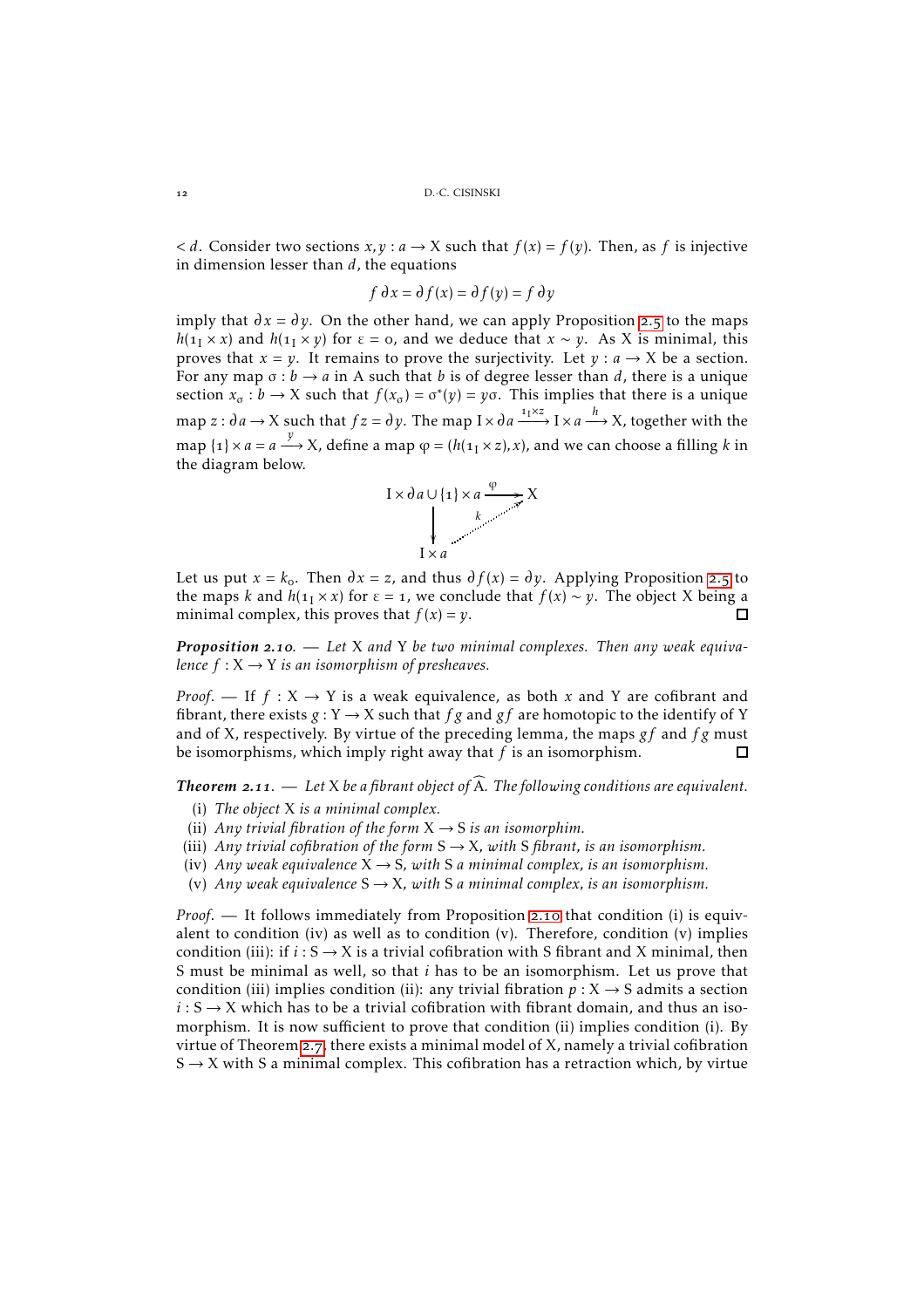of Proposition 2.8, is a trivial fibration. Condition (ii) implies that S is isomorphic to X, and thus that X is minimal as well. □

*Definition* 2.12. — A fibration  $p: X \to Y$  in  $\widehat{A}$  is *minimal* if it is a minimal complex as an object of  $\widehat{A}/Y = \widehat{A}/\widehat{Y}$  for the induced model category structure (whose, weak equivalences, fibrations and cofibrations are the maps which have the corresponding property in  $\widehat{A}$ , by forgetting the base).

*Proposition* 2.13. — *The class of minimal fibrations is stable by pullback.* 

*Proof*. — Consider a pullback square



in which  $p'$  is a minimal fibration. Let  $x, y : a \rightarrow X$  two global sections which are  $\partial$ -equivalent over Y (i.e.  $\partial$ -equivalent in X, seen as a fibrant object of A/Y). Then  $u(x)$  and  $u(y)$  are  $d$ -equivalent in X' over Y', and thus  $u(x) = u(y)$ . As  $p(x) = p(y)$ , this means that  $x = y$ . In other words, p is a minimal fibration. п

Everything we proved so far about minimal complexes has its counterpart in the language of minimal fibrations. Let us mention the properties that we will use later.

**Theorem 2.14.** — For any fibration  $p: X \to Y$ , there exists a trivial fibration  $r: X \to S$ *and a minimal fibration*  $q : S \rightarrow Y$  *such that*  $p = qr$ *.* 

*Proof.* — By virtue of Theorem 2.7 applied to *p*, seen as a fibrant presheaf over A/Y, there exists a trivial cofibration  $i : S \to X$  such that  $q = p_{\vert S} : S \to Y$  is a minimal fibration. As both X and S are fibrant (as presheaves over A*/*Y), the embedding *i* is a strong deformation retract, so that, by virtue of Proposition 2.8 (applied again in the context of presheaves over A/Y), there exists a trivial fibration  $r : X \rightarrow S$  such that □  $ri = 1_S$ , and such that  $qr = p$ .

*Remark* 2.15. — In the factorisation  $p = qr$  given by the preceding theorem, *q* is necessarily a retract of *p*. Therefore, if *p* belongs to a class of maps which is stable under retracts, the minimal fibration must have the same property. Similarly, as *r* is a trivial fibration, if *p* belongs to a class which is defined up to weak equivalences, then so does *q*. This means that this theorem can be used to study classes of fibrations which are more general than classes of fibrations of model category structures.

*Proposition* 2.16. — *For any minimal fibrations*  $p: X \rightarrow Y$  *and*  $p': X' \rightarrow Y$ *, any weak equivalence*  $f: X \to X'$  such that  $p'f = p$  *is an isomorphism.* 

*Proof.* — This is a reformulation of Proposition 2.10 in the context of presheaves over A*/*Y.П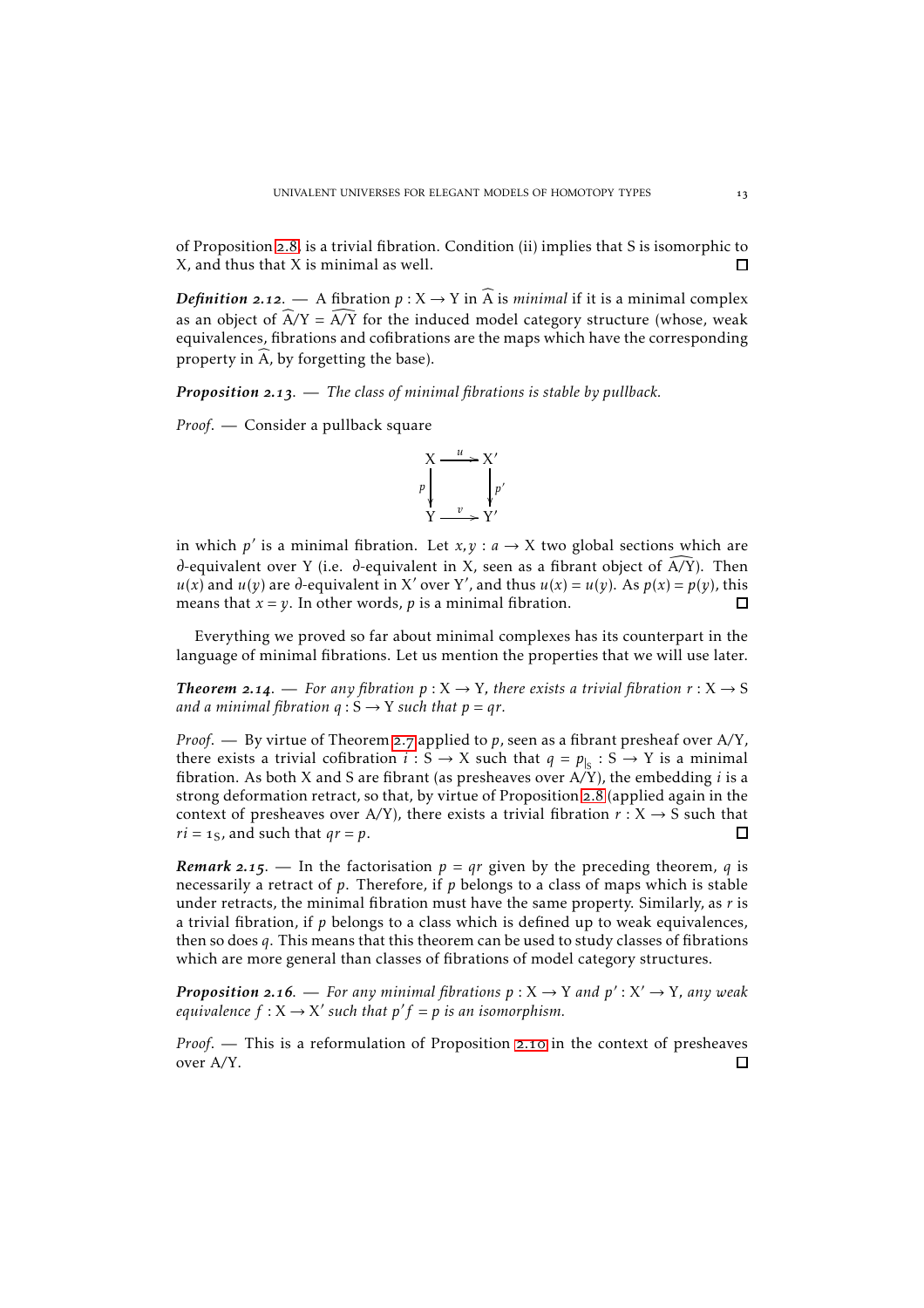*Lemma* **2.17.** — For any cofibration  $v: Y \to Y'$  and any trivial fibration  $p: X \to Y$ , there exists a trivial fibration  $p': X' \to Y'$  and a pullback square of the following form.



*Proof.* — We use Joyal's trick. The pullback functor  $v^* : \widehat{A}/Y' \to \widehat{A}/Y$  has a left adjoint *v*! and a right adjoint *v*<sup>∗</sup> . We see right away that *v* ∗ *v*! is isomorphic to the identity (i.e. that *v*<sub>!</sub> is fully faithful), so that, by transposition, *v*<sup>∗</sup>*v*<sub>∗</sub> is isomorphic to the identity as well. Moreover, the functor  $v_*$  preserves trivial fibrations because its left adjoint *v* <sup>∗</sup> preserves monomorphisms. We define the trivial fibration *p* ′ as  $v_*(p: X \to Y).$ П

*Proposition* 2.18. — *Consider a commutative diagram of the form* 



*in which p, p and p* ′ *are fibrations, w is a weak equivalence, j is a cofibration, and the square is cartesian. Then there exists a cartesian square*



in which  $p_o$  is a fibration, as well as a weak equivalence  $w'$  :  $X'_o \to X'_1$  such that  $p'_1w = p'_o$ *and*  $i_1 w = w'i_0$ .

*Proof.* — By virtue of Theorem 2.14, we can choose a trivial fibration  $r'_1 : X'_1 \to S'$ and a minimal fibration  $q' : S \to Y'$  such that  $p'_1 = q'r'_1$ . Let us write  $S = Y \times_{Y'} q$ S', and  $k : S \to S'$  for the second projection. The canonical map  $r_1 : X_1 \to S$  is a trivial fibration (being the pullback of such a thing), and the projection  $q : S \rightarrow$ Y is a minimal fibration by Proposition 2.13. We have thus a factorisation  $p_1 =$  $qr_1$ . Moreover, the map  $r_0 = r_1w$  is a trivial fibration. To see this, let us choose a minimal model  $u : T \rightarrow X_0$ . Then the map  $r<sub>1</sub>wu$  is a weak equivalence between minimal fibrations and is thus an isomorphism by Proposition 2.16. This means that  $r<sub>o</sub>$  is isomorphic to a retraction of the map *u*, and is therefore a trivial fibration by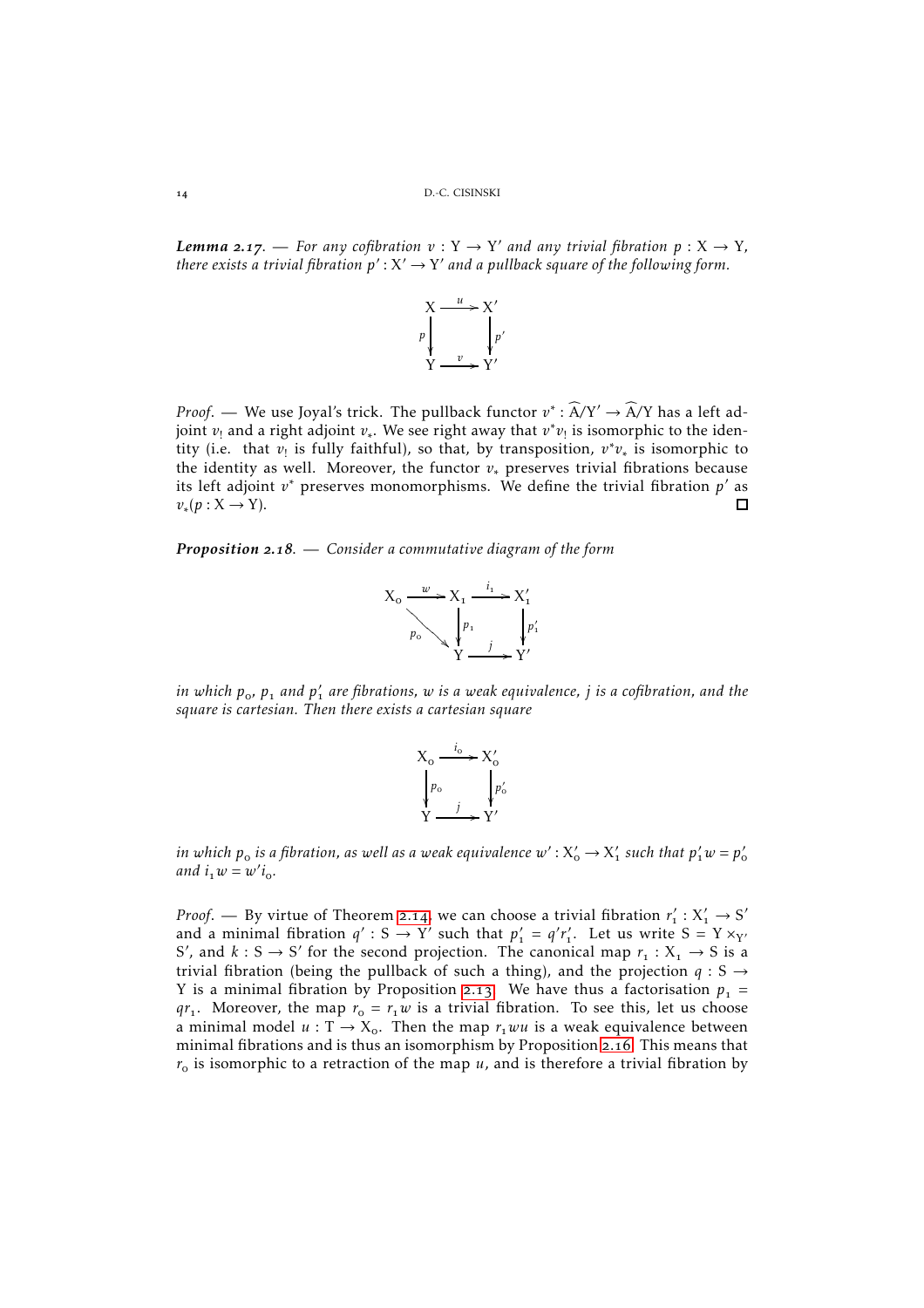Proposition 2.8. The diagram we started from now has the following form.



Moreover, both squares are cartesian. This means that we can replace *j* by *k*. In other words, without loss of generality, it is sufficient to prove the proposition in the case where  $p_o$ ,  $p_1$  and  $p'_1$  are trivial fibrations. Under these additional assumptions, we obtain a cartesian square



in which  $p'_o$  is a trivial fibration by Lemma 2.17. The lifting problem



has a solution because  $i_{\rm o}$  is a cofibration and  $p'_{\rm i}$  a trivial fibration. Moreover, any lift  $w'$  must be a weak equivalence because both  $p'_0$  and  $p'_1$  are trivial fibrations.  $\Box$ 

*Remark* 2.19. — One can prove the preceding proposition in a much greater generality, without using the theory of minimal fibrations: the proof of  $[KLV12, Theo [KLV12, Theo [KLV12, Theo$ rem  $3.4.1$ ] can be carried out in any topos endowed with a model category structure whose cofibrations precisely are the monomorphisms.

*Lemma* 2.20. — Assume that the model category structure on  $\widehat{A}$  is right proper. For any *trivial cofibration*  $v: Y \to Y'$  *and any minimal fibration*  $p: X \to Y$ *, there exists a minimal* fibration  $p': X' \to Y'$  and a pullback square of the following form.



*Proof.* — Let us factor the map  $vp$  as a trivial cofibration  $u': X \to X''$  followed by a fibration  $p'' : X'' \to Y'$ . By virtue of Theorem 2.14, we can factor  $p''$  into a trivial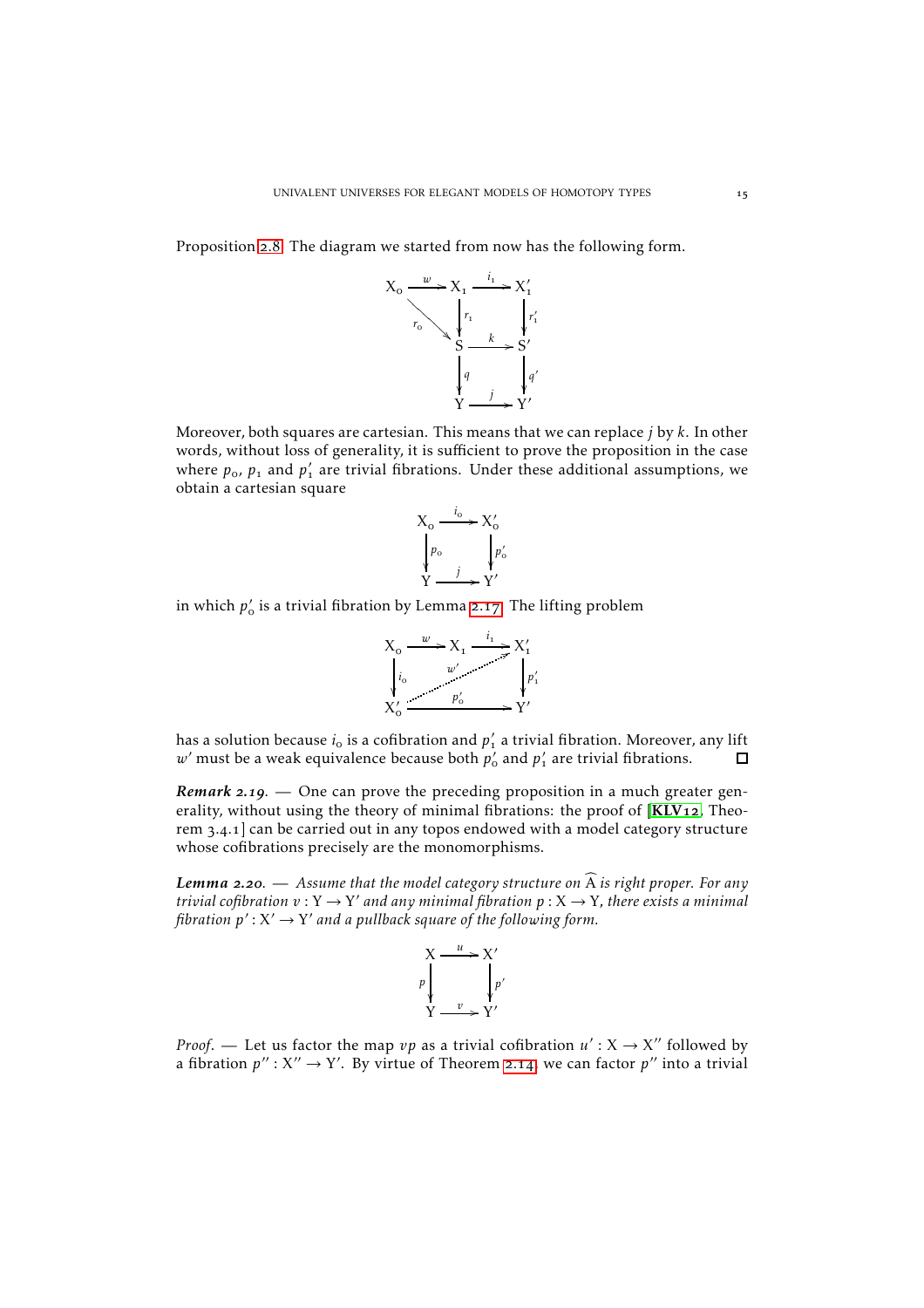fibration  $q: X'' \to X'$  followed by a minimal fibration  $p': X' \to Y'$ . We thus get a commutative square



with  $u = qu'$ . The projection  $Y \times_{Y'} X' \to Y$  is a minimal fibration (Proposition 2.13). On the other hand, the model category structure being right proper, the comparison map  $X \to Y \times_{Y'} X'$  is a weak equivalence over Y. Therefore, Proposition 2.16 implies that this comparison map is an isomorphism, and thus that this commutative square is cartesian. П

*Proposition* 2.21. — Assume that the model category structure on  $\widehat{A}$  is right proper. For any trivial cofibration  $v: Y \to Y'$  and any fibration  $p: X \to Y$ , there exists a fibration  $p^\prime \colon X^\prime \,{\to}\, Y^\prime$  and a pullback square of the following form.



*Proof.* — By virtue of Theorem 2.14, there exists a factorisation of *p* as  $p = qr$  with *r* a trivial fibration and *q* a minimal fibration. We can extend *q* and then *r*, using Lemmata 2.20 and 2.17 successively. П

#### . Second construction: extension of Voevodsky's proof

<span id="page-15-0"></span>**3.1.** — Let A be a small category. A class of presheaves  $\mathscr{C}$  on A is *saturated by monomorphisms* is it satisfies the following properties.

- (a) The empty presheaf is in  $\mathcal C$ .
- (b) For any pushout square

$$
X \xrightarrow{u} X'
$$
\n
$$
i \downarrow \qquad \qquad i'
$$
\n
$$
Y \xrightarrow{v} Y'
$$

in which X, X' and Y are in  $\mathscr C$  and  $i$  is a monomorphism, then Y' is in  $\mathscr C$ .

- (c) For any well ordered set  $\alpha$  and any functor  $X : \alpha \to \widehat{A}$  such that the natural map  $X_i \to X_j$  is a monomorphism for any  $i < j$  in  $\alpha$ , if  $X_i$  is in  $\mathscr C$  for any  $i \in \alpha$ , then  $\lim_{i \in \alpha} X_i$  is in  $\mathscr{C}$ .
- (d) Any retract of an object in  $\mathscr C$  is in  $\mathscr C$ .

*Proposition* 3.2. — If A *is an elegant Reedy category, any class*  $\mathscr C$  *of presheaves on* A *which is saturated by monomorphisms and contains the representable presheaves contains all the presheaves on* A*.*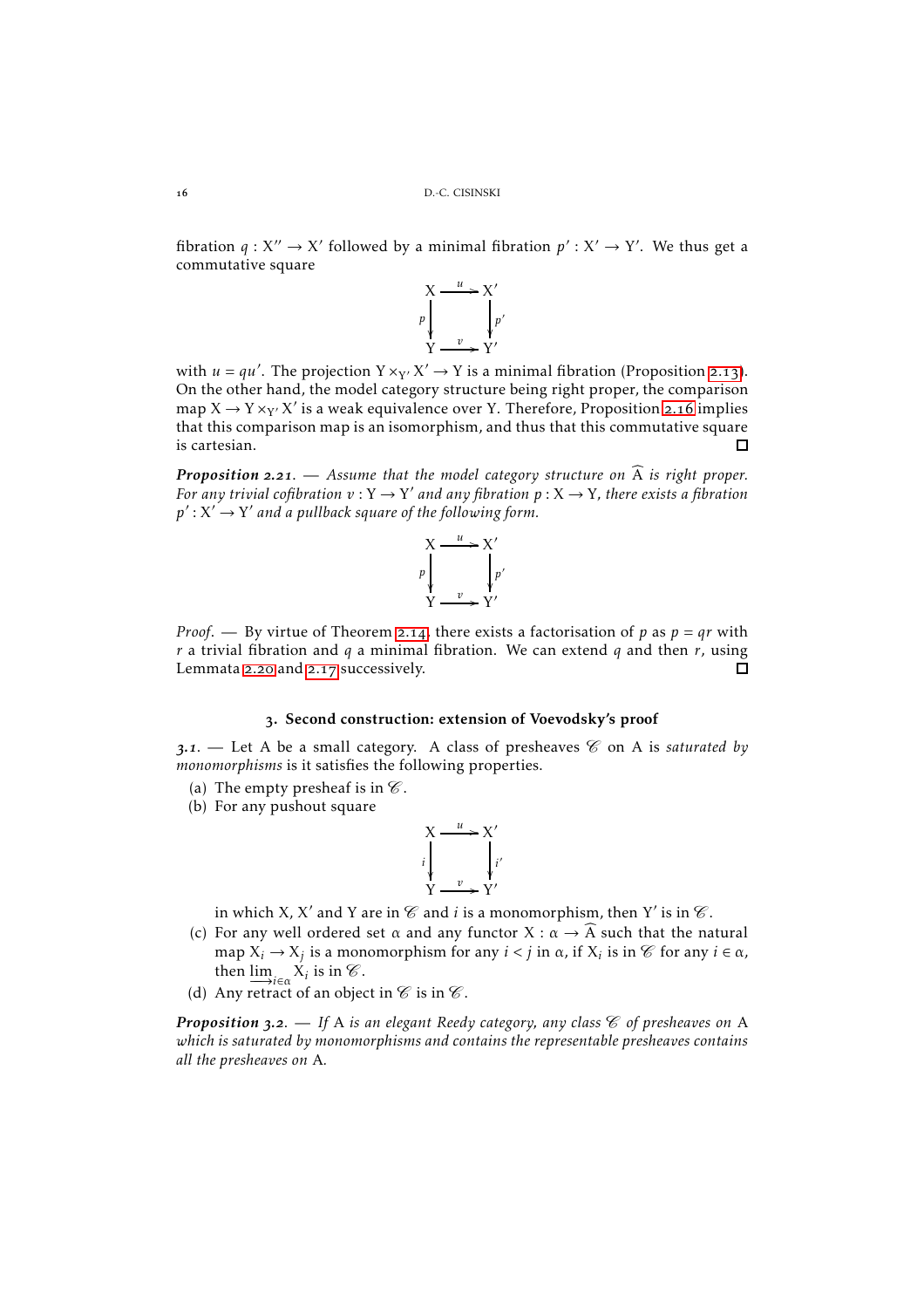*Proof.* — As the boundary inclusions  $\partial a \rightarrow a$  form a generating family for the class of monomorphisms, it is sufficient to prove that the boundaries  $\partial a$  belong to  $\mathscr{C}$  for any representable presheaf *a*. We proceed by induction on the dimension *d* of *a*. If *d*  $\le$  0, then the only proper subobject of *a* is the empty presheaf, which belongs to  $\mathscr C$ by definition. If  $d > o$ , consider the set E of proper subobjects K of *a* which are in  $\mathcal C$ . It is clear that E is non-empty because the empty subobject of *a* is an element of E. Note that a subobject K of *a* is proper if and only if the identity of *a* is not contained in the set of non-degenerate sections of K. Therefore, proper subobjects are stable by arbitrary unions in *a*. Since any totally ordered set has a cofinal well ordered subset, by Zorn's lemma, there exists a maximal element K in E. Let us prove that  $K = da$ . If not, then let us choose a section  $u : b \to da$  of  $da$  which does not belong to K. We may choose *u* such that the dimension of *b* is minimal with respect to this property. Thus *u* must be non-degenerate, and the boundary  $\partial u : \partial b \rightarrow \partial a$  must factor through K. We then have a pushout square of the following form, where  $L \subset da$  denotes the union of K and of the image of  $u$  in  $da$ .



By induction,  $\partial b$  is in  $\mathcal C$ , and as  $b$  is representable, it belongs to  $\mathcal C$ . As K is in  $\mathcal C$  as well, L must be in  $\mathcal{C}$ , which gives a contradiction. Therefore, the boundary  $\partial a = K$ is in  $\mathscr C$ .  $\Box$ 

*Proposition* 3.3. — If A *is an elegant Reedy category, then any A-localizer is regular.* In other words, for any model category structure on  $\widehat{A}$  whose cofibrations precisely are the *monomorphisms, and for any presheaf* X *on* A*, the family of sections of* X *exhibit* X *as an homotopy colimit of representable presheaves (see [[Cis](#page-24-7)o6, Définition 3.4.13]).* 

*Proof.* — This follows right away from [[Cis](#page-24-7)o6, Exemple 3.4.10, Proposition 3.4.22] and from the preceding proposition.  $\Box$ 

A consequence of the preceding proposition is that, in the category of presheaves on an elegant Reedy category, the notion of weak equivalence is local in the following sense.

*Corollary* **3.4.** — Let A be an elegant Reedy category, and assume that  $\widehat{A}$  is endowed *with a model category structure whose cofibrations precisely are the monomorphisms. Consider a commutative triangle of the form*

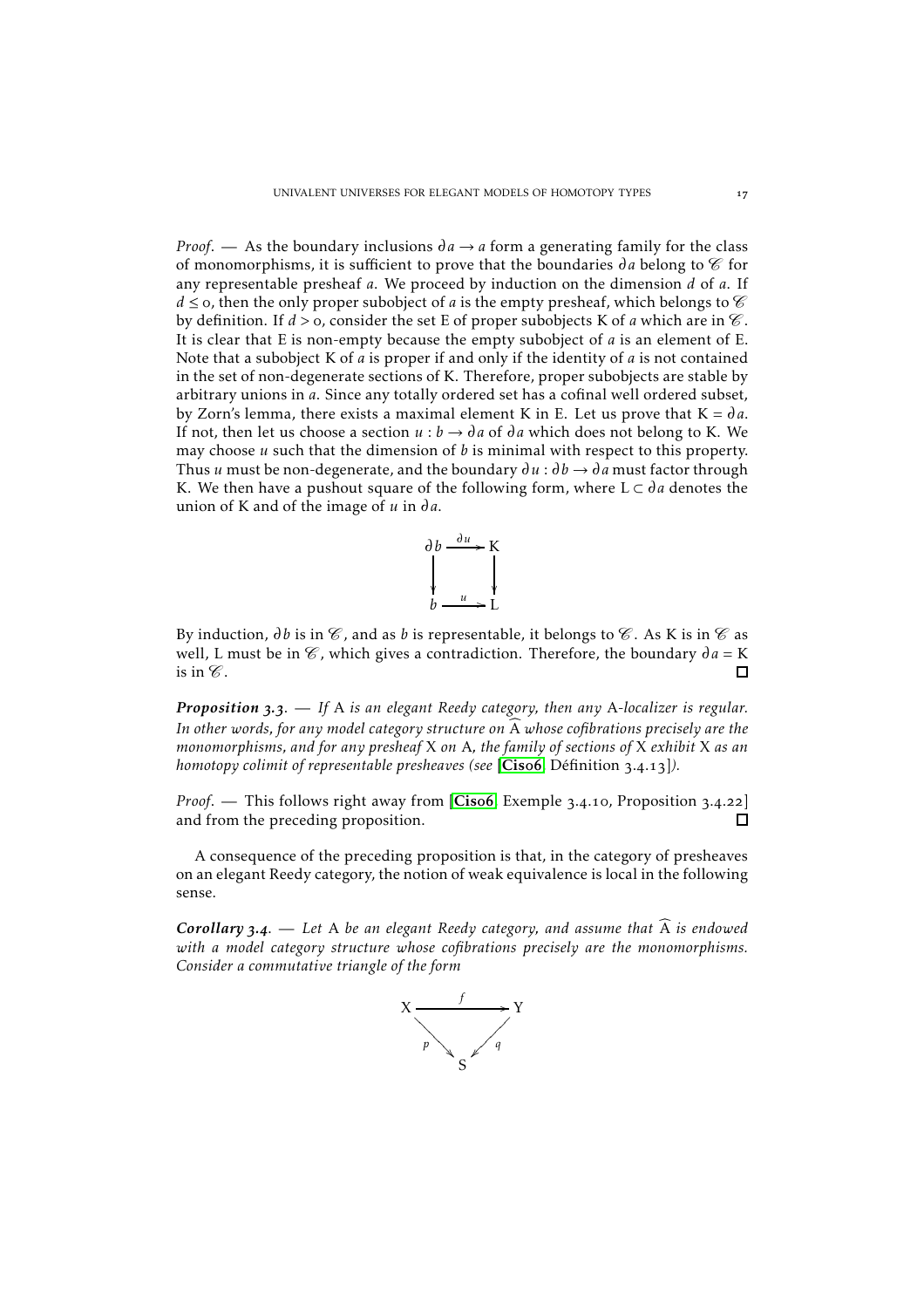*in which both p and q are fibrations. Then f is a weak equivalence if and only if, for any representable presheaf a and any section*  $s : a \rightarrow S$ , the induced morphism  $a \times_S X \rightarrow a \times_S Y$ *is a weak equivalence.*

*Proof*. — This obviously is a necessary condition (because, the pullback functor along  $a \to S$  is a right Quillen functor from  $\widehat{A}/S$  to  $\widehat{A}/a$ , and thus, by Ken Brown's lemma, preserves weak equivalences between fibrant objects). The converse follows from the preceding proposition and from  $[Cisof, Corollaire 3.4.47]$  $[Cisof, Corollaire 3.4.47]$  $[Cisof, Corollaire 3.4.47]$ . One can also give a more elementary proof using directly Proposition 3.2 as follows. Replacing A by A*/*S, we may assume without loss of generality that S is the terminal object. The class of presheaves Z such that the induced map  $Z \times X \rightarrow Z \times Y$  is a weak equivalence is saturated and contains the representable presheaves, so that it contains the terminal object by Proposition 3.2.  $\Gamma$ 

 $3.5$  – Let A be an elegant Reedy category, and assume that A is endowed with a proper model category structure whose cofibrations precisely are the monomorphisms. Given two fibrations  $p: X \rightarrow S$  and  $q: Y \rightarrow S$ , we will write

<span id="page-17-0"></span>
$$
(3.5.1) \t\t\t Hom_S(X,Y) \to S
$$

for the map corresponding to the internal Hom of  $\widehat{A/S}$  through the equivalence  $\widehat{A/S}$  ≃  $\widehat{A/S}$ . In other words, given a map  $T \to S$ , morphisms from T to  $Hom_S(X, Y)$  over S correspond bijectively to morphisms of the form  $T \times_S X \to T \times_S Y$  over T. Given any map  $T \rightarrow S$ , we have the canonical pullback square below.



Remark that, if  $p$  and  $q$  are fibrations, then the map  $(3.5.1)$  is a fibration as well: as our model category structure is right proper, the pullback functor along *p* is a left Quillen functor from  $\widehat{A}/S$  to  $\widehat{A}/S$ , so that its right adjoint is a right Quillen functor, hence preserves fibrant objects. In this case, we define a subpresheaf  $Eq_{S}(X,Y) \subset$  $Hom_S(X, Y)$  by requiring that, for any map  $T \rightarrow S$ , a section of  $Hom_S(X, Y)$  over  $T$ factors through  $Eq_{S}(X,Y)$  if and only if the corresponding map  $T\times_{S}X\rightarrow T\times_{S}Y$  is a weak equivalence. This actually defines a subpresheaf of  $Hom_{\mathcal S}(\mathcal X,\mathcal Y)$  over S precisely because of Corollary 3.4.

*Proposition* 3.6. — *Under the assumptions of paragraph* 3.5, for any fibrations  $X \rightarrow S$ and  $Y \to S$ , the structural map  $Eq_S(X, Y) \to S$  is a fibration.

*Proof*. — Consider a commutative square of the following form

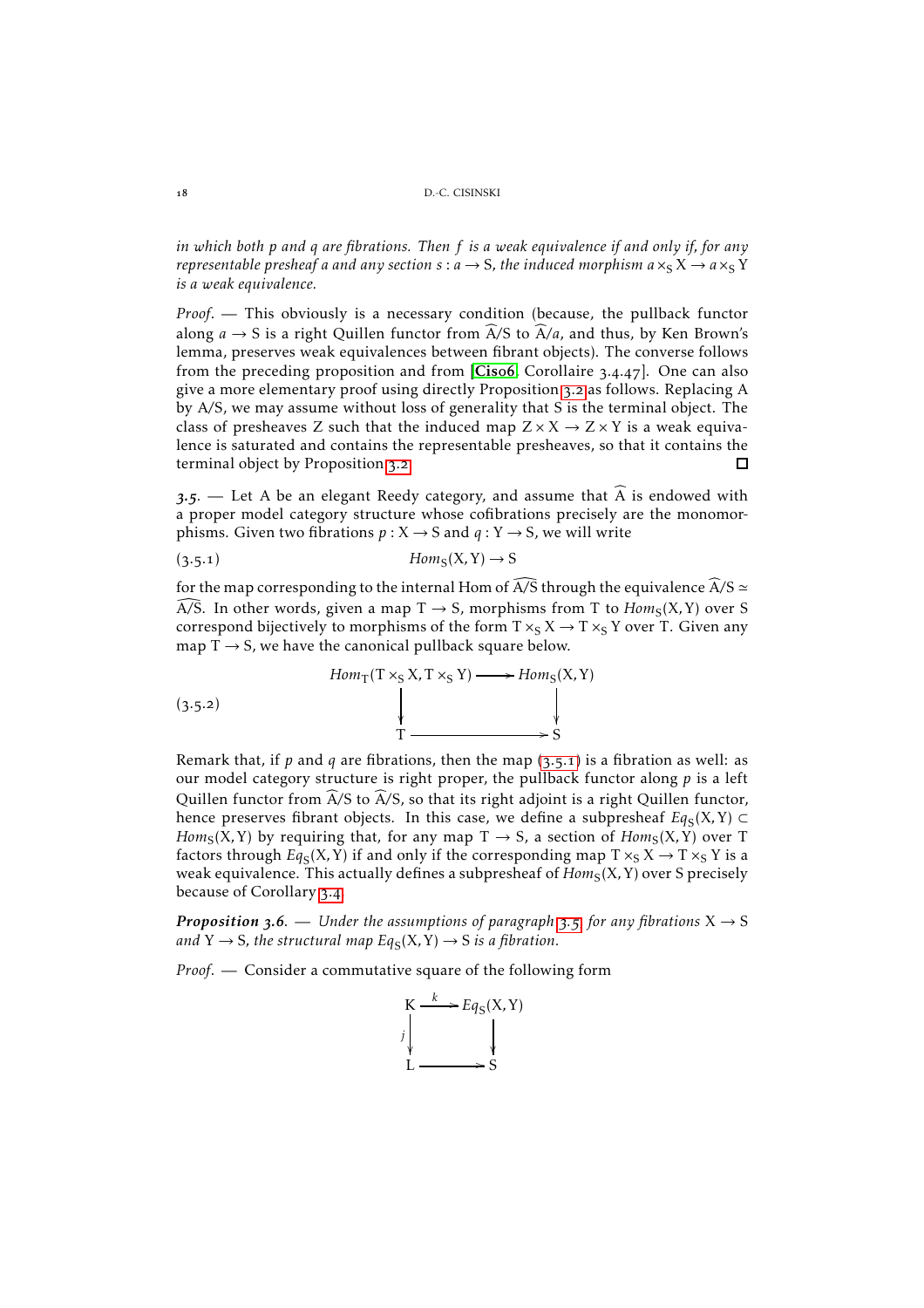in which the map  $j$  is a trivial cofibration. As the structural map  $Hom_S(X,Y) \to S$  is a fibration, one can find a lift *l* in the solid commutative square below.



The equation  $l<sub>j</sub> = k$  means that we have a pullback square of the form

$$
K \times_S X \xrightarrow{k} K \times_S Y
$$
  
\n
$$
j \times_{S^1 X} \downarrow \qquad j \times_{S^1 X}
$$
  
\n
$$
L \times_S X \xrightarrow{l} L \times_S Y
$$

in which the two vertical maps are weak equivalence (by right properness) as well as *k*. Therefore, the map  $l: L \to Hom_S(X, Y)$  factors through  $Eq_S(X, Y)$ , which produces a lift in the commutative square we started from.  $\Box$ 

*Definition* 3.7. — Let A be a small category. A *strongly proper* model category structure on  $\widehat{A}$  is a proper model category structure whose cofibrations precisely are the monomorphisms, and such that the notion of fibration is local over A in the following sense: any morphism of presheaves  $p: X \to Y$ , the following conditions are equivalent.

- (i) The map  $p: X \rightarrow Y$  is a fibration.
- (ii) For any representable presheaf *a* and any section  $a \rightarrow Y$ , the first projection  $a \times_Y X \rightarrow a$  is a fibration.

 $.3.8.$  — Let A be a small category, and assume that  $\widehat{A}$  is endowed with a strongly proper model category structure. Consider an infinite regular cardinal κ which is greater than the cardinal of the set of arrows of A. We will use the construction of Hofmann and [Str](#page-24-14)eicher [Str14] of a universe of fibrations with  $\kappa$ -small fibers. We denote by  $Set_{\kappa}$  some full subcategory of the category of sets of cardinal lesser than κ, such that, for any cardinal α *<* κ, there exists a set of cardinal α in *Set*κ. Let W be the presheaf whose set of sections over an object *a* of A is the set of functors  $(A/a)^{op} \rightarrow Set_{\kappa}$ . Given a map  $f : a \rightarrow b$  in A, the precomposition with the induced functor A/a  $\rightarrow$  A/b defines the corresponding map  $f^*:W_b\rightarrow W_a.$  Similarly, let  $\overline{W}$ be the presheaf whose set of sections consists of couples (X*, s*), where X is a presheaf on A/a with values in  $Set_{\kappa}$  (i.e. an element of W<sub>a</sub>), and *s* is a global section of X. Forgetting the sections defines a mophism of presheaves  $\rho : \overline{\tilde{W}} \to W$ . Note that, since we have canonical equivalences  $\widehat{A}/a \simeq \widehat{A/a}$ , any element X of W<sub>a</sub> determines canonically a morphism  $p_X : X \to a$ ; in fact, one can identify the elements of  $W_a$  as the data of a presheaf X on A with values in  $Set<sub>k</sub>$ , together with a map  $X \rightarrow a$ , as well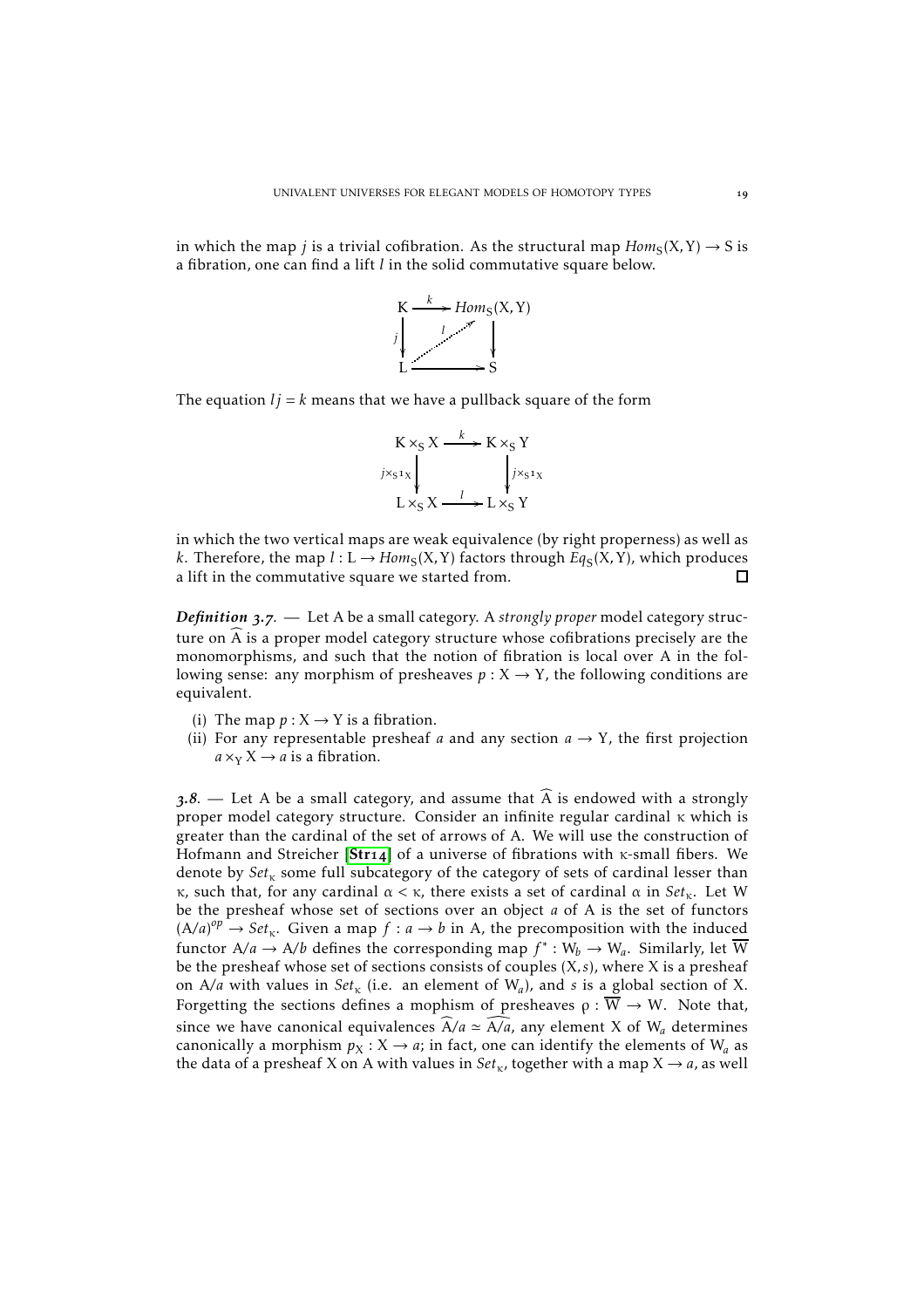as with specified cartesian squares



for any morphism  $f : b \to a$  in A (with  $f^*(X)$  a presheaf with values in  $Set_{\kappa}$ ). We define the presheaf U as the subpresheaf of W whose sections over a representable presheaf *a* are the elements X such that the corresponding morphism  $p_X : X \to a$  is a fibration. We define  $\overline{U}$  by the following pullback square.



The following lemma is straightforward.

*Lemma .*. — *Assume that there are two cartesian squares of the following form.*



*If p' has*  $\kappa$ *-small fibers and*  $v$  *<i>is a monomorphism, then there exists a map*  $y': Y' \to W$ *such that y* ′*v* = *y. In particular, the case where* Y *is empty tells us that a morphism of presheaves over* A *has* κ*-small fibers if and only if it can be obtained as a pullback of the morphism*  $\rho : \overline{W} \to W$ .

*Proposition* 3.10. — *Under the assumptions of paragraph* 3.8, let  $p: X \rightarrow Y$  *be map with* κ*-small fibers, and choose a classifying cartesian square.*

$$
X \longrightarrow \overline{W}
$$
\n
$$
P \downarrow \qquad \qquad P \downarrow \qquad P
$$
\n
$$
Y \longrightarrow W
$$

*Then p is a fibration if and only if the classifying map*  $\gamma$  *<i>factors through*  $U \subset W$ *.* 

*Proof*. — This is a reformulation of the last part of the definition of strong properness.  $\Box$ 

*Corollary* 3.11. — Assume that there are two cartesian squares of the following form.

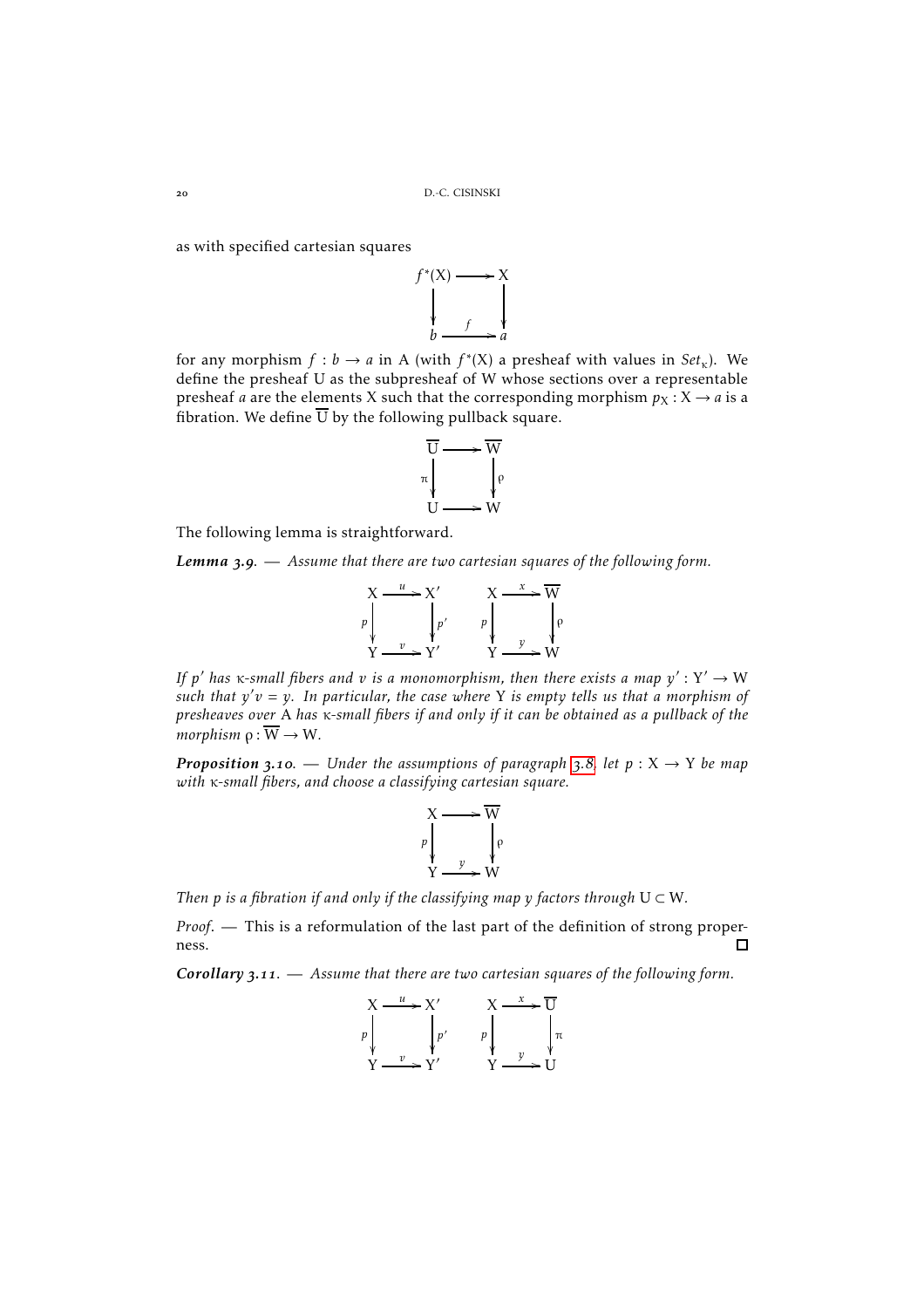*If p* ′ *is a fibration with* κ*-small fibers and if v is a monomorphism, then there exists a map*  $y'$ :  $Y' \rightarrow U$  *such that*  $y'v = y$ *.* 

*Theorem* 3.12. — *Under the assumptions of paragraph* 3.8, if A *is an Eilenberg-Zilber category and if*  $\kappa$  *is an inaccessible cardinal, the map*  $\pi : \overline{U} \to U$  *is a univalent fibration between fibrant objects which classifies fibrations with* κ*-small fibers.*

*Proof.* — The fact that U is fibrant is a reformulation of proposition 2.21 and of Corollary 3.11. The fact that  $\pi$  is a fibration follows straight away from Proposition 3.10. Let  $\pi_0 : \overline{U}_0 = \overline{U} \times U \to U \times U$  and  $\pi_1 : \overline{U}_1 = U \times \overline{U} \to U \times U$  be the pullbacks of the fibration  $\pi$  along the first and second projection of U  $\times$  U to U, respectively. By virtue of Proposition 3.6, we have a canonical fibration

$$
(s,t): Eq_{\mathbf{U}\times\mathbf{U}}(\overline{\mathbf{U}}_o, \overline{\mathbf{U}}_1) \to \mathbf{U}\times\mathbf{U}.
$$

As the pullback of the fibration  $\pi_i$  along the diagonal  $U \rightarrow U \times U$  is canonically isomorphic to  $\pi$  for  $i = 0, 1$ , the fibration  $(s, t)$  has a canonical section over the diagonal  $U \rightarrow U \times U$ , which provides a morphism

$$
id: U \to Eq_{U \times U}(\overline{U}_{0}, \overline{U}_{1})
$$

such that  $(s, t)$ *id* is the diagonal (or equivalently, such that  $sid = tid = 1$ <sub>I</sub>). The property that  $\pi$  is univalent means that this map *id* is a weak equivalence. It is thus sufficient to prove that the fibration

$$
t:Eq_{\mathbf{U}\times\mathbf{U}}(\overline{\mathbf{U}}_o,\overline{\mathbf{U}}_1)\to\mathbf{U}
$$

is a trivial fibration. Consider a cofibration  $j: Y \rightarrow Y'$ . Then a commutative square

$$
Y \xrightarrow{\xi} Eq_{U \times U}(\overline{U}_{o}, \overline{U}_{1})
$$
\n
$$
y' \xrightarrow{\xi'} \overline{U}
$$
\n
$$
Y' \xrightarrow{\xi'} \overline{U}
$$

consists essentially of a commutative diagram of the form

$$
X_0 \xrightarrow{\phantom{a}\smash[b]{w}} X_1 \xrightarrow{\phantom{a}\smash[b]{i_1}} X_1'
$$
\n
$$
\downarrow p_0
$$
\n
$$
\downarrow p_1
$$
\n
$$
\downarrow p_2
$$
\n
$$
\downarrow p_3
$$
\n
$$
\downarrow p_4
$$
\n
$$
\downarrow p_5
$$
\n
$$
\downarrow p_6
$$
\n
$$
\downarrow p_7
$$
\n
$$
\downarrow p_7
$$

in which  $p_o$ ,  $p_1$  and  $p'_1$  are fibrations (with  $\kappa$ -small fibers),  $w$  is a weak equivalence, and the square is cartesian (where the triple  $(p_0, w, p_1)$  correponds to  $\xi$ , the fibration *p*<sup>'</sup><sub>1</sub> corresponds to ξ', and the cartesian square to the equation ξ' $j = t$ ξ). Therefore, Proposition 2.18 together with Corollary 3.11 give a map  $\zeta:Y'\to Eq_{U\times U}(\overline{U}_{o},\overline{U}_{1})$ such that  $t\zeta = \xi'$  and  $\zeta j = \xi$ .

*Proposition .*. — *Let* A *and* B *be a small categories, with* B *having the structure of an elegant Reedy category. Assume that*  $\widehat{A}$  *is endowed with a strongly proper model category structure, and consider the associated injective model category structure on the category*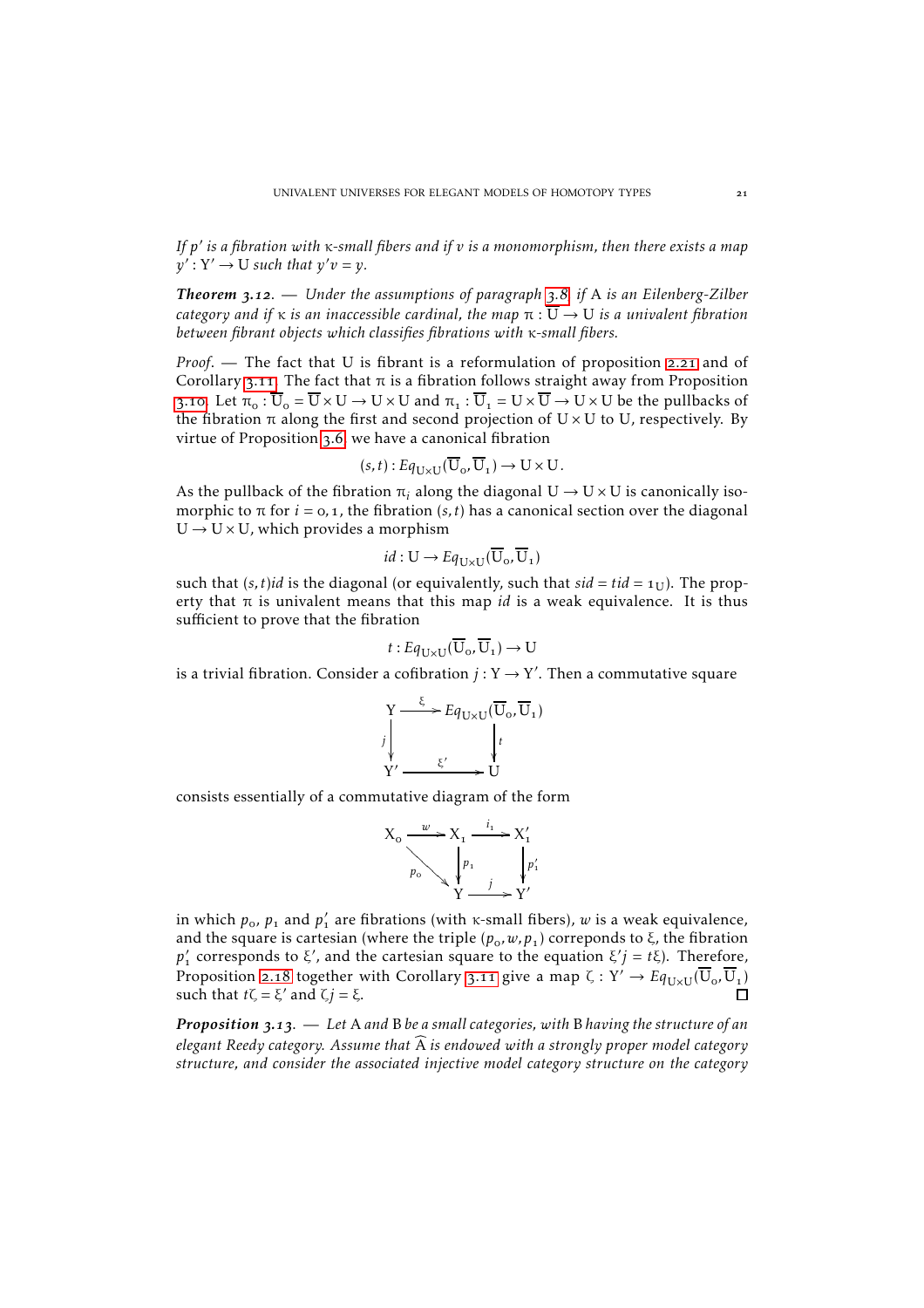*of presheaves on* B with values in  $\widehat{A}$  *(for which cofibrations and weak equivalences are defined termwise with respect to evaluation at objects of* B*). Then this defines a strongly proper model category structure on*  $\widehat{A \times B}$ . In particular, this model category structure *supports a model of intensional type theory with dependent sums and products, identity types, and as many univalent universes as there are inaccessible cardinals greater than the set of arrows of* A× B*.*

*Proof.* — Given a presheaf X on C = A×B and a presheaf F on B, we obtain a presheaf  $\operatorname{Hom}_{\widehat{\mathcal{B}}}(\mathrm{F},\mathrm{X})$  on A whose sections over an object *a* are given by

$$
\text{Hom}_{\widehat{B}}(F, X)_a = \text{Hom}_{\widehat{B}}(F, X_a)
$$

where X*<sup>a</sup>* is the presheaf on B obtained by evaluating X at *a*. Given an object *b* of B, the Yoneda lemma for presheaves over B gives the identification

$$
X_b = \text{Hom}_{\widehat{B}}(b, X),
$$

and we set

 $M_b X = \text{Hom}_{\widehat{B}}(\partial b, X)$ .

The injective model category structure on the category of presheaves on B with values in  $\widehat{A}$  coincides with the Reedy model structure. This means that a morphism of presheaves  $p: X \to Y$  on C is a fibration if and only if, for any object *b* of B, the induced map

$$
q_b: X_b \to Y_b \times_{M_b Y} M_b X
$$

is a fibration of  $\widehat{A}$ . Consider a map  $p : X \rightarrow Y$  such that, for any representable presheaf *c* on C and any section  $c \rightarrow Y$ , the canonical map  $c \times_Y X \rightarrow c$  is a fibration. Let *b* be an object of B. We want to prove that  $q_b$  is a fibration of  $\widehat{A}$ . But the model category structure on  $\widehat{A}$  being strongly proper, it sufficient to prove the existence of lifts in commutative diagrams of the from



in which *j* is a trivial cofibration and *a* is a representable presheaf on A. Such a lifting problem is equivalent to a lifting problem of the form



in which, for any presheaves E and F on A and B respectively, we write E⊠ F for the cartesian product of the pullbacks of E and F along the projections  $A \times B \rightarrow A$  and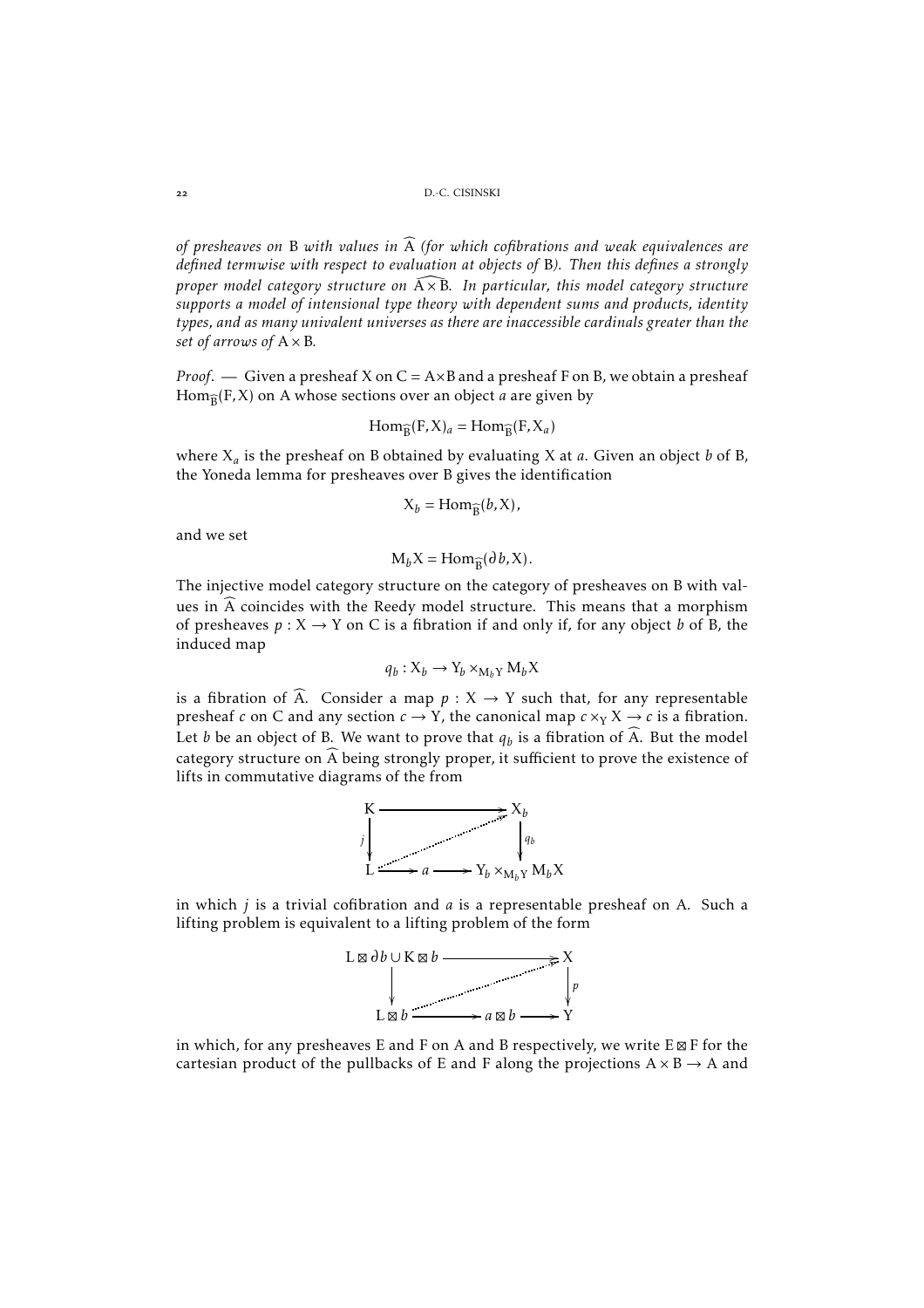$A \times B \rightarrow B$  respectively. But  $c = a \boxtimes b$  is then a representable presheaf on C, and we are reduced to a lifting problem of the following form.



As the projection  $c \times_Y X \to c$  is a fibration, this achieves the proof.

 $\Box$ 

Examples of Eilenberg-Zilber test categories are the simplicial category ∆, the cubical category  $\Box$  (1.5), the cubical category with connections  $\Box^c$  (1.6), and Joyal's categories  $\Theta_n$  for  $1 \le n \le \omega$  (1.8). Once we are here, we can get a much more explicit proof of Corollary 1.4, at least in the case of Eilenberg-Zilber local test categories: we apply Theorem 3.12 to the Grothendieck model structure on the category of presheaves on an Eilenberg-Zilber local test category (see 1.2), which is meaningful for we have the following result.

## Theorem 3.14. - Let A be an elegant local test category. The Grothendieck model cate*gory structure on*  $\widehat{A}$  *is strongly proper.*

*Proof*. — We already know that the Grothendieck model category structure is proper (this does not use the property that A is an elegant Reedy category and is true for any local test category). Let  $p : X \rightarrow Y$  be morphism such that, for any section  $a \rightarrow Y$ , the induced map  $a \times_Y X \rightarrow a$  is a fibration. We want to prove that p is a fibration. Note that A*/*Y is a again an elegant local test category and that, under the identification  $\widehat{A}/Y \simeq \widehat{A/Y}$ , the Grothendieck model structure on  $\widehat{A/Y}$  coincides with the model category structure on  $\widehat{A}/Y$  induced by the Grothendieck model structure on  $\widehat{A}$ . Therefore, replacing A by A/Y, we may assume that Y is the terminal object. We thus have a presheaf X on A such that  $a \times X \rightarrow a$  is a fibration for any representable presheaf *a*, and we want to prove that X is fibrant. We will consider the minimal model structure on  $\overline{A}$  (corresponding to the minimal A-localizer; see [[Cis](#page-24-7)o6, Théorème  $1.4.3$ ]), and will prove first that X is fibrant for the minimal model structure. Let us choose an interval I such that the projection  $Z \times I \rightarrow Z$  belongs to the minimal A-localizer (e.g. I might be the subobject classifier; see  $[Cisof, 1, 3, 9]$  $[Cisof, 1, 3, 9]$  $[Cisof, 1, 3, 9]$ ). By virtue of  $[Cisof, Remainque 1.3.15, Proposition 1.3.36]$  $[Cisof, Remainque 1.3.15, Proposition 1.3.36]$  $[Cisof, Remainque 1.3.15, Proposition 1.3.36]$ , we have to check that the map from X to the terminal presheaf has the right lifting property with respect to the inclusions of the form  $I \times \partial a \cup \{\varepsilon\} \times a \to I \times a$  for any representable presheaf *a* and  $\varepsilon$  =  $\sigma$ , 1. But lifting problems of shape

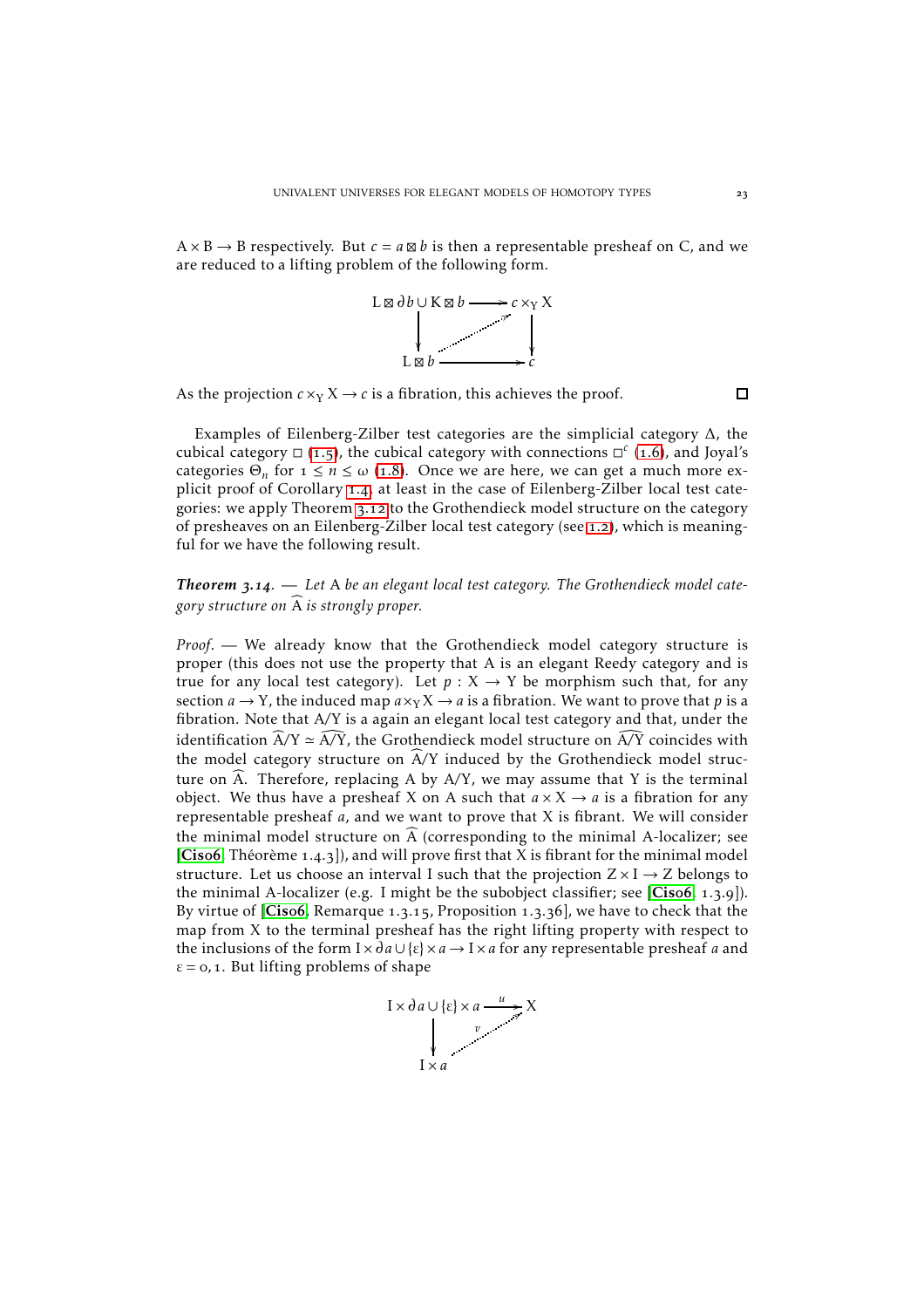are in bijection with lifting problems of the form

$$
I \times \partial a \cup \{\varepsilon\} \times a \xrightarrow{(p,u)} a \times X
$$
\n
$$
\downarrow \qquad (pr_2, v) \qquad \searrow
$$
\n
$$
I \times a \xrightarrow{pr_2} a
$$

where  $p: I \times \partial a \cup \{\varepsilon\} \times a \to a$  is the restriction of the second projection  $I \times a \to a$ . Hence X is fibrant for the minimal model structure (because the projection being a fibration for the Grothendieck model structure, it is also a fibration for the minimal model structure). By virtue of Proposition  $3.3$  and  $[Cisof, Proposition 6.4.26]$  $[Cisof, Proposition 6.4.26]$  $[Cisof, Proposition 6.4.26]$ , the Grothendieck model category structure is the left Bousfield localization of the minimal model category structure on  $\widehat{A}$  by the set of maps between representable presheaves. It is thus sufficient to prove that, for any map between representable presheaves  $u : a \rightarrow b$ , the map

$$
Map(b, X) \to Map(a, X)
$$

is a weak equivalence (where the mapping spaces are constructed from the minimal model structure). The latter is equivalent to the map

$$
\mathrm{Map}_b(b, b \times X) \to \mathrm{Map}_b(a, b \times X)
$$

where Map*<sup>b</sup>* denotes the mapping space with respect to the model category structure on  $\widehat{A}/b$  induced by the minimal model structure on  $\widehat{A}$ . The projection from  $b \times X$ to *b* being a fibration of the Grothendieck model category structure, we deduce that X is local with respect to the left Bousfield localization by the maps between representable presheaves, and thus that  $X$  is fibrant in the Grothendieck model category structure.  $\Gamma$ 

*Remark* 3.15. — The preceding theorem, together with Proposition 3.13, gives a new proof, in the case of Eilenberg-Zilber categories, of Shulman's result that the injective model structure for simplicial presheaves supports a model of intensional type theory with univalent universes  $[Shu13, Theorem 5.6].$  $[Shu13, Theorem 5.6].$  $[Shu13, Theorem 5.6].$ 

*Remark* 3.16. — The proof of Theorem 3.14 would have been much easier if we would have exhibited a generating set of trivial cofibrations of the Grothendieck model category structure of the form  $K \rightarrow a$  with *a* representable. This happens in practice (e.g. horn inclusions for simplicial sets, open boxes for cubical sets), but I don't know if this is true for a general elegant local test category. In fact, there is a candidate for a counter-example. Let  $\Omega$  be the category of finite rooted trees considered by Weiss and Moerdijk for their notion of dendroidal sets. In a short note in preparation (in collaboration with D. Ara and I. Moerdijk), it will be shown that  $\Omega$  is a test category. Although  $\Omega$  is not an elegant Reedy category for the simple reason that it is not a Reedy category, for any normal dendroidal set X (i.e. such that, for any tree T, the automorphisms of T act freely on the set of sections of X over T), the category Ω*/*X is an Eilenberg-Zilber Reedy category. As a consequence,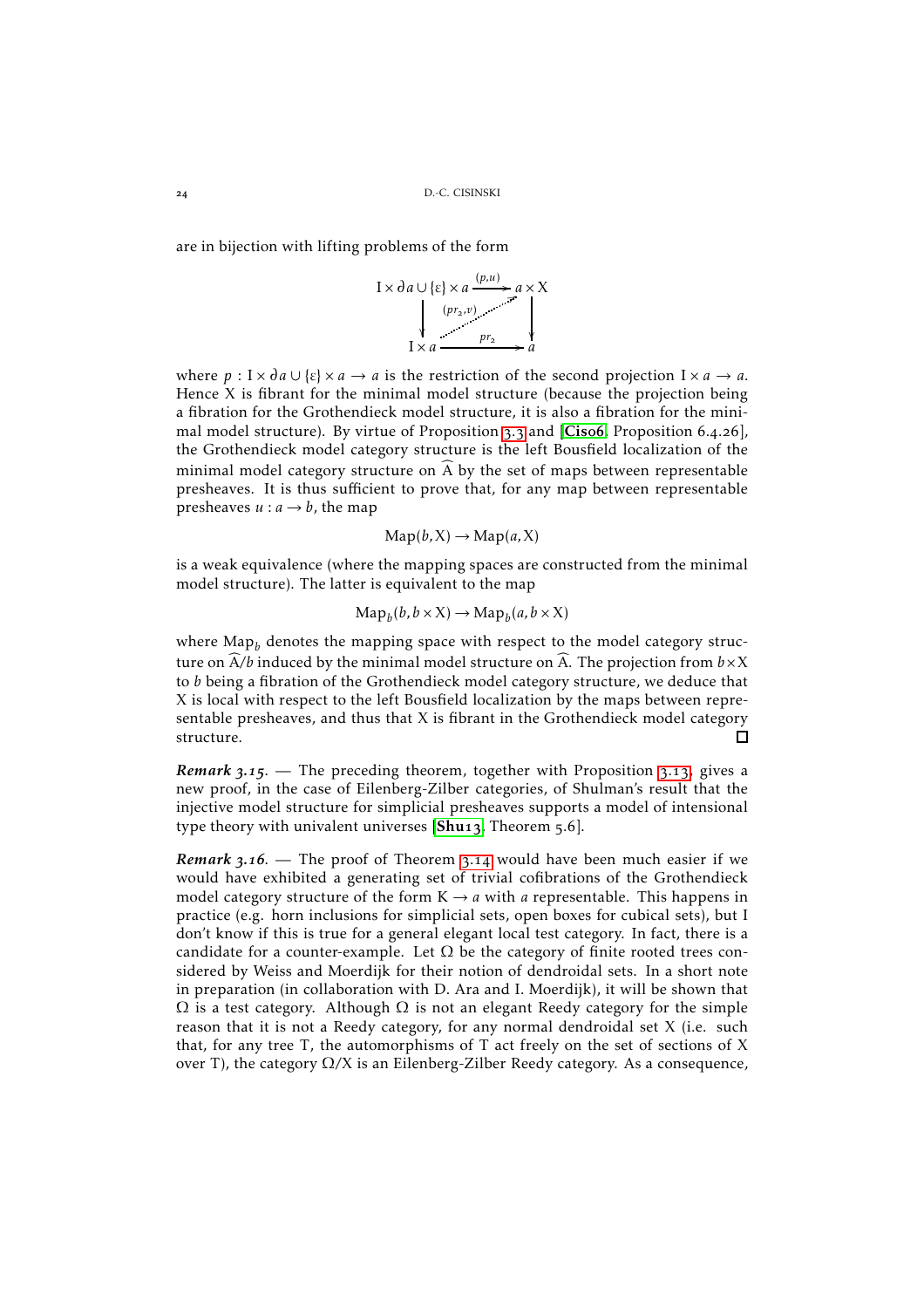given any reasonable model of the operad  $E_{\infty}$  (that is any weakly contractible normal dendroidal set), the category  $\Omega/E_{\infty}$  is an Eilenberg-Zilber test category. On the other hand the dendroidal horns are well understood: the right lifting property with respect to dendroidal inner horns define the ∞-operads, which are models for topological (coloured) symmetric operads. But if we consider the right lifting property with respect to all dendroidal horns, Bašić and Nikolaus  $[BN_12]$  $[BN_12]$  $[BN_12]$  have shown that we obtain models of infinite loop spaces. This means that we have an Eilenberg-Zilber test category  $\Omega/E_{\infty}$  for which there really is no natural candidate for a generating family of trivial cofibrations with representable codomains.

### <span id="page-24-5"></span>References

- <span id="page-24-4"></span>[BCH14] M. BEZEM, T. COQUAND & S. HUBER – "A model of type theory in cubical sets", preprint, 2014.
- <span id="page-24-15"></span>[BN12] M. Bašić & T. NIKOLAUS – "Dendroidal sets as models for connective spectra", arXiv:1203.6891, 2012.
- <span id="page-24-6"></span>[BR13] J. E. BERGNER & C. REZK – "Reedy categories and the Θ-construction", Math. Z. 274  $(2013)$ , no. 1, p. 499-514.
- <span id="page-24-7"></span>[Ciso6] D.-C. CISINSKI – Les préfaisceaux comme modèles des types d'homotopie, Astérisque, vol. 308, Soc. Math. France, 2006.
- <span id="page-24-13"></span>[CM<sub>11</sub>] D.-C. CISINSKI & G. MALTSINIOTIS – "La catégorie Θ de joyal est une catégorie test", *J. Pure Appl. Algebra* 215 (2011), no. 5, p. 962-982.
- <span id="page-24-10"></span>[GK12] D. GEPNER & J. Koch – "Univalence in locally cartesian closed  $\infty$ -categories", arXiv:1208.1749V2, 2012.
- <span id="page-24-3"></span>[GZ67] P. GABRIEL & M. ZISMAN – *Calculus of fractions and homotopy theory*, Ergebnisse der Mathematik, vol. 35, Springer-Verlag, 1967.
- [Jaro6] J. F. JARDINE "Categorical homotopy theory", *Homology Homotopy Appl.* 8 (2006), no.  $1, p. 71-144.$
- <span id="page-24-1"></span>[KLV12] C. KAPULKIN, P. L. LUMSDAINE & V. VOEVODSKY – "Univalence in simplicial sets", arXiv:1203.2553V3, 2012.
- <span id="page-24-9"></span>[Luro9] J. Lurie – *Higher topos theory*, Annals of Mathematics Studies, vol. 170, Princeton University Press, 2009.
- <span id="page-24-2"></span>[LW] P. L. Lumsdaine & M. Warren – "The local universe model of type theory", in preparation.
- <span id="page-24-11"></span>[Malo5] G. MALTSINIOTIS – *La théorie de l'homotopie de Grothendieck*, Astérisque, vol. 301, Soc. Math. France, 2005.
- <span id="page-24-12"></span>[Malo9] \_\_\_\_\_\_, "La catégorie cubique avec connexions est une catégorie test stricte", *Homology Homotopy Appl.* 11 (2009), no. 2, p. 309-982.
- <span id="page-24-0"></span>[Shu12] M. SHULMAN – "The univalence axiom for inverse diagrams", arXiv:1203.3253, 2012.
- <span id="page-24-8"></span> $[Shu13]$  , "The univalence axiom for elegant Reedy presheaves", arXiv:1307.6248, 2013.
- <span id="page-24-14"></span>[Str<sub>14</sub>] T. STREICHER – "A model of type theory in simplicial sets. A brief introduction to Voevodsky's homotopy type theory", *J. Appl. Log.* 12 (2014), p. 45-49.